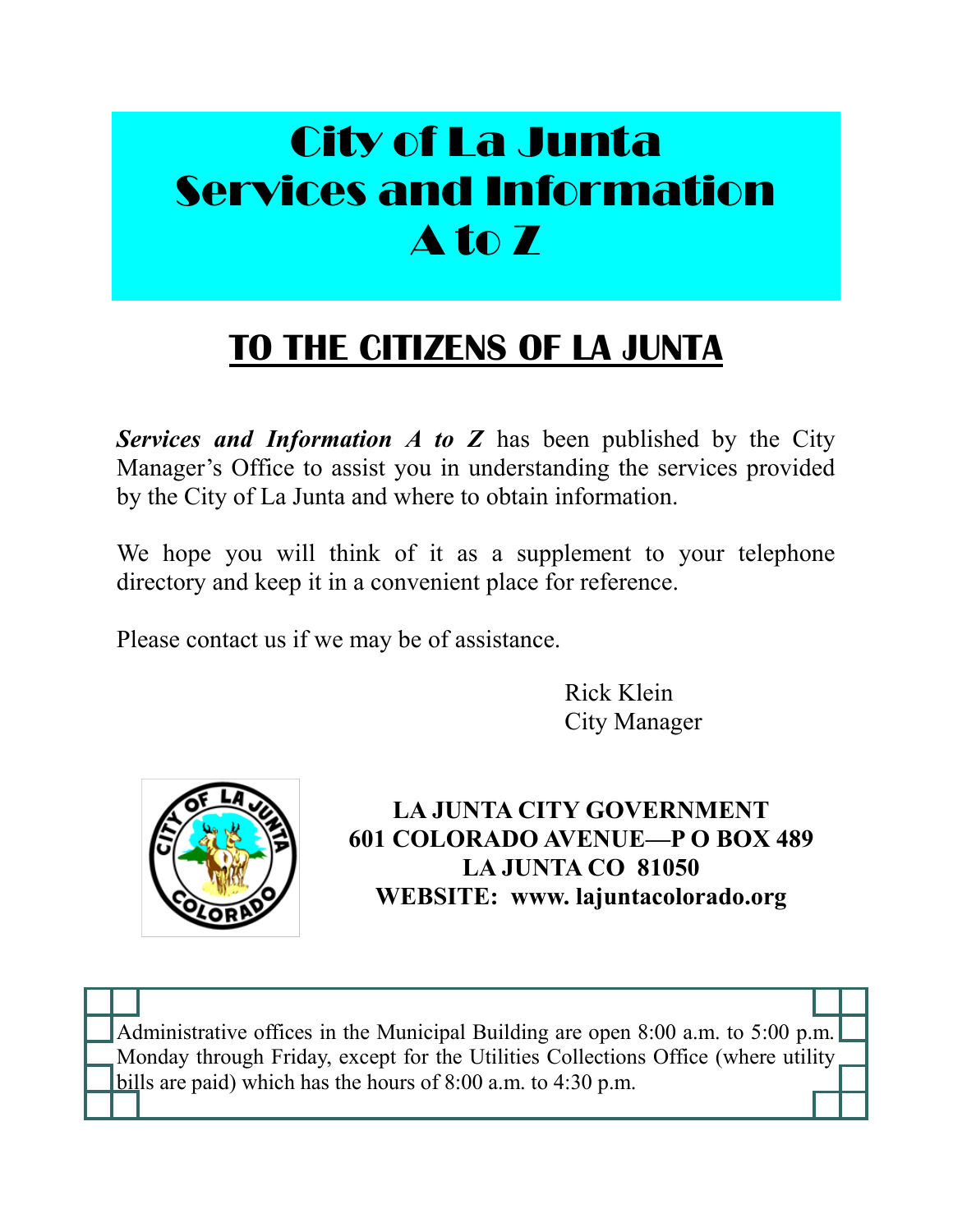## **CITY COUNCIL MEMBERS**

| Jeffri Pruyn<br>Mayor<br>Term Exp. 11/2021          | 5 Circle Drive<br>La Junta CO 81050       | 719.980.1816 |
|-----------------------------------------------------|-------------------------------------------|--------------|
| Eugene Mestas<br>Ward 1<br>Term Exp. 11/2021        | 1203 Grace Avenue<br>La Junta CO 81050    | 719.384.7447 |
| Paul Velasquez<br>Ward 1<br>Term Exp. 11/2023       | 1313 Bradish Avenue<br>La Junta CO 81050  | 719.469.0522 |
| Chandra Ochoa<br>Ward 2<br>Term Exp. 11/2021        | 722 Colorado Avenue<br>La Junta CO 81050  | 719.9805030  |
| Elaine McIntyre<br>Ward 2<br>Term Exp. 11/2021      | 2022 Cimarron Avenue<br>La Junta CO 81050 | 719.384.7766 |
| Edward Vela<br>Ward 3<br>Term Exp. 11/2023          | 1101 Russell Avenue<br>La Junta CO 81050  | 719.469.8209 |
| <b>Scott Eckhart</b><br>Ward 3<br>Term Exp. 11/2021 | 1701 Carson Avenue<br>La Junta CO 81050   | 719.468.4410 |

City Council meets the first and third Mondays of each month, unless the Monday is a national holiday, then the meeting is on the following Tuesday. Meetings are held in the Council Chambers of the Municipal Building. Correspondence addressed to the La Junta City Council, Municipal Building, 601 Colorado, P O Box 489, La Junta, Colorado 81050, will be duplicated and forwarded to all City Council Members. Meetings start at 7:00 p.m.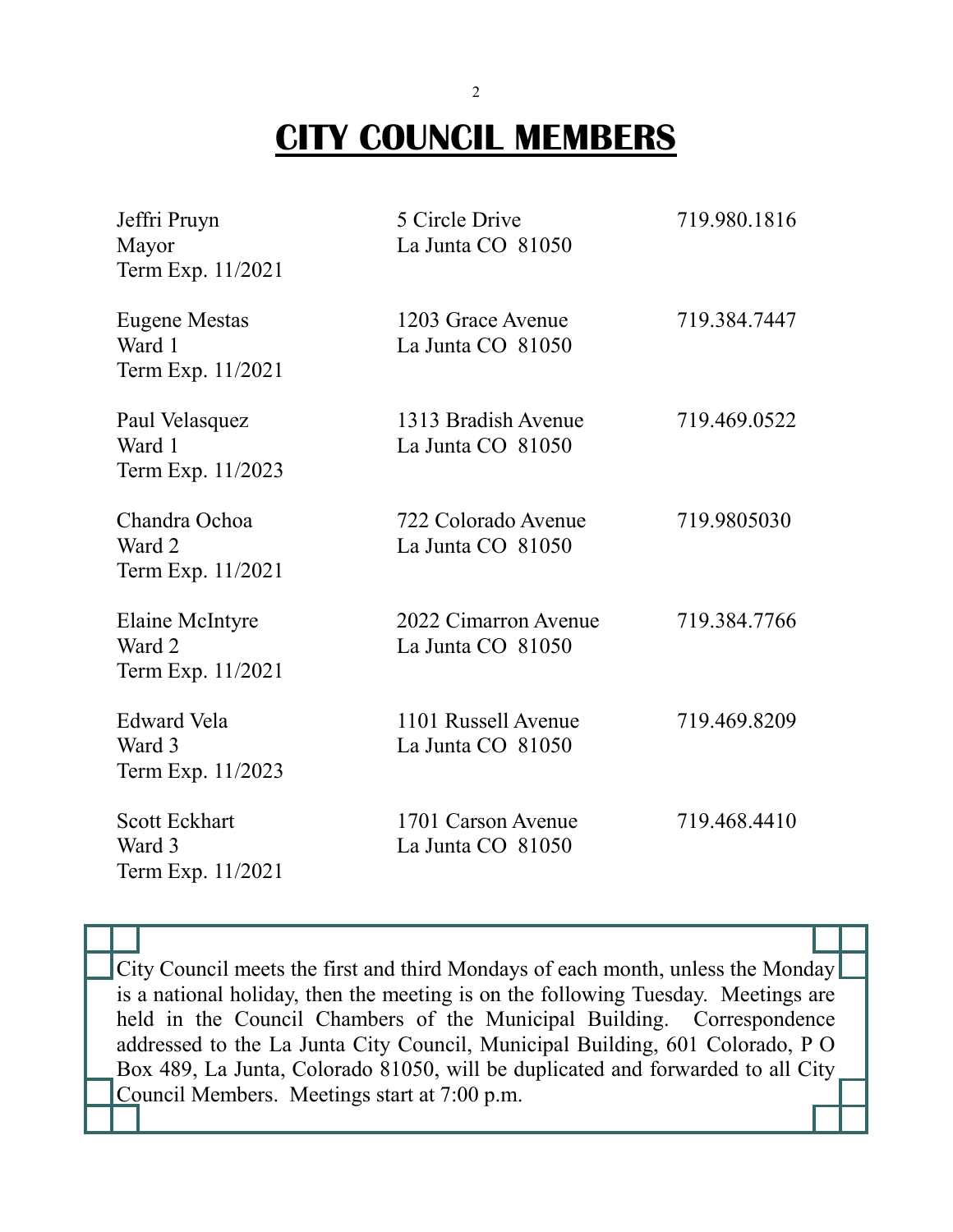### **UTILITIES BOARD MEMBERS**

| Frank McKenzie<br>Chairman<br>Term Exp. 11/2023   | 1202 Raton Avenue<br>La Junta CO 81050   | 719.469.2465 |
|---------------------------------------------------|------------------------------------------|--------------|
| Mike Bourget<br>Commissioner<br>Term Exp. 11/2021 | P O Box 979<br>La Junta CO 81050         | 719.221.6453 |
| Gary Cranson<br>Commissioner<br>Term Exp. 11/2021 | 705 Edison Avenue<br>La Junta CO 81050   |              |
| Edward Vela<br>Council Rep<br>Term Exp. 11/2023   | 1101 Russell Avenue<br>La Junta CO 81050 | 719.469.8209 |
| Jeffri Pruyn<br>Mayor<br>Term Exp. 11/2021        | 5 Circle Drive<br>La Junta CO 81050      | 719.980.1816 |

The Utilities Board meets the second Tuesday of each month in the Power Board Room of the Municipal Building. Correspondence addressed to the Utilities Board, Municipal Building, 601 Colorado Avenue, P O Box 630, La Junta, Colorado 81050, will be duplicated and forwarded to all Utilities Board Members. Meetings start at 4:00 p.m.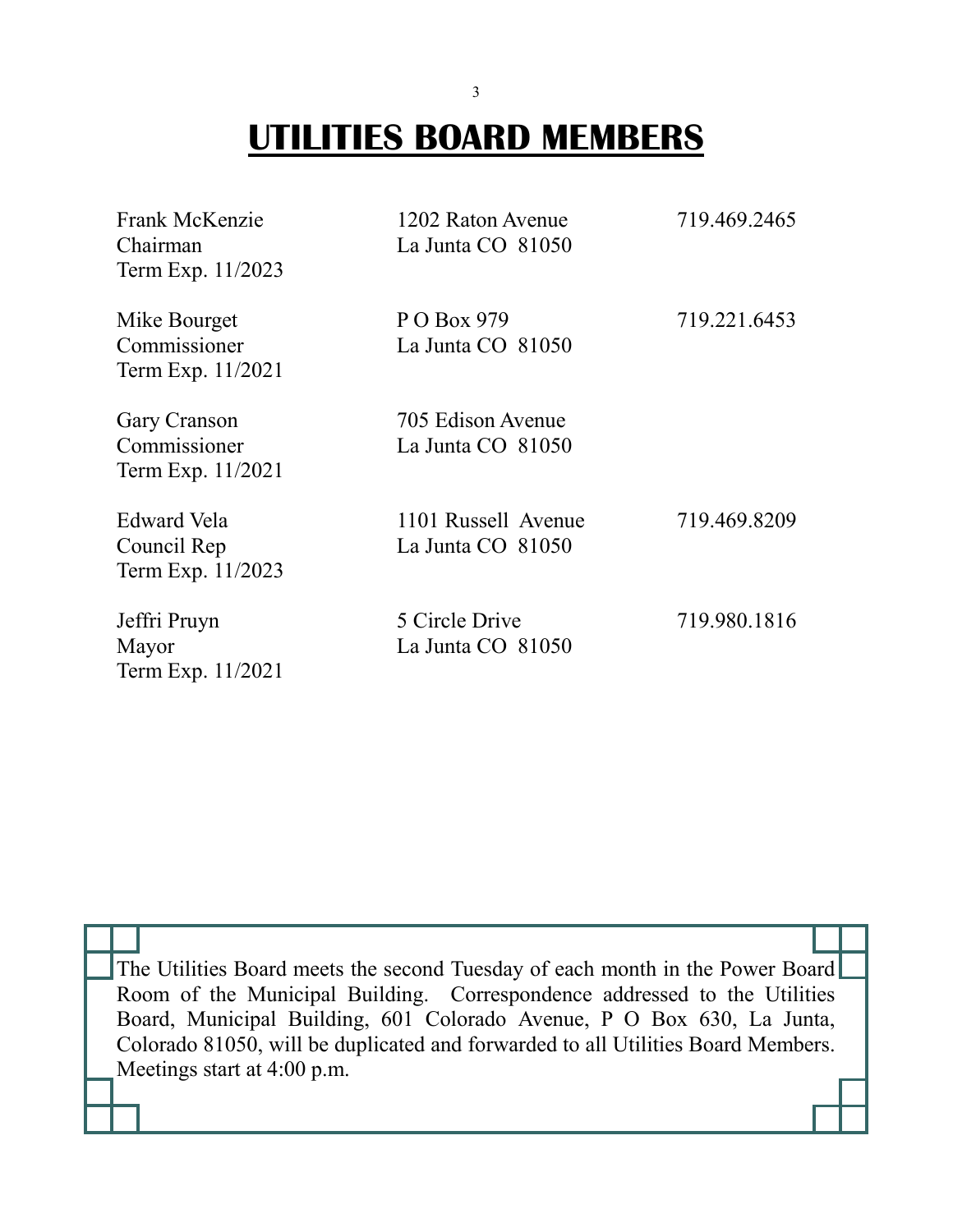### **CITY OF LA JUNTA ADMINISTRATIVE STAFF**

| <b>City Manager</b>                       |              |
|-------------------------------------------|--------------|
| <b>Rick Klein</b>                         | 719.384.2578 |
| <b>Assistant City Manager</b>             |              |
| <b>Bill Jackson</b>                       | 719.384.2578 |
| <b>Director of Public Safety</b>          |              |
| <b>Bill Jackson</b>                       | 719.384.2525 |
| Chief of Police Operations, Todd Quick    | 719.384.2525 |
| Chief of Fire Operations, Aaron Eveatt    | 719.384.2323 |
| <b>City Attorney</b>                      |              |
| Phil Malouff Jr.                          | 719.384.5482 |
| <b>Municipal Judge</b>                    |              |
| Doug Manley                               | 719.384.4447 |
| <b>City Treasurer/Director of Finance</b> |              |
| Aliza Libby-Tucker                        | 719.384.5991 |
| <b>City Clerk</b>                         |              |
| Melanie R. Scofield                       | 719.384.5991 |
| <b>Electric Utility Superintendent</b>    |              |
| Reuben DeLeon                             | 719.384.7251 |
| Director of Water & Wastewater Treatment  |              |
| Joe Kelley                                | 719.384.7358 |
| <b>Director of Engineering</b>            |              |
| Darren Adame                              | 719.384.5991 |
| <b>Director of Purchasing</b>             |              |
| Ray Martinez                              | 719.384.7546 |
| <b>Director of Parks &amp; Recreation</b> |              |
| <b>Brad Swartz</b>                        | 719.384.5991 |
| <b>Director of Library Services</b>       |              |
| <b>Heather Maes</b>                       | 719.384.4612 |

Administrative offices in the Municipal Building are open 8:00 a.m. to 12:00 noon and 1:00 p.m. to 5:00 p.m. Monday through Friday. See Library and Police Records alphabetical listing for hours open.

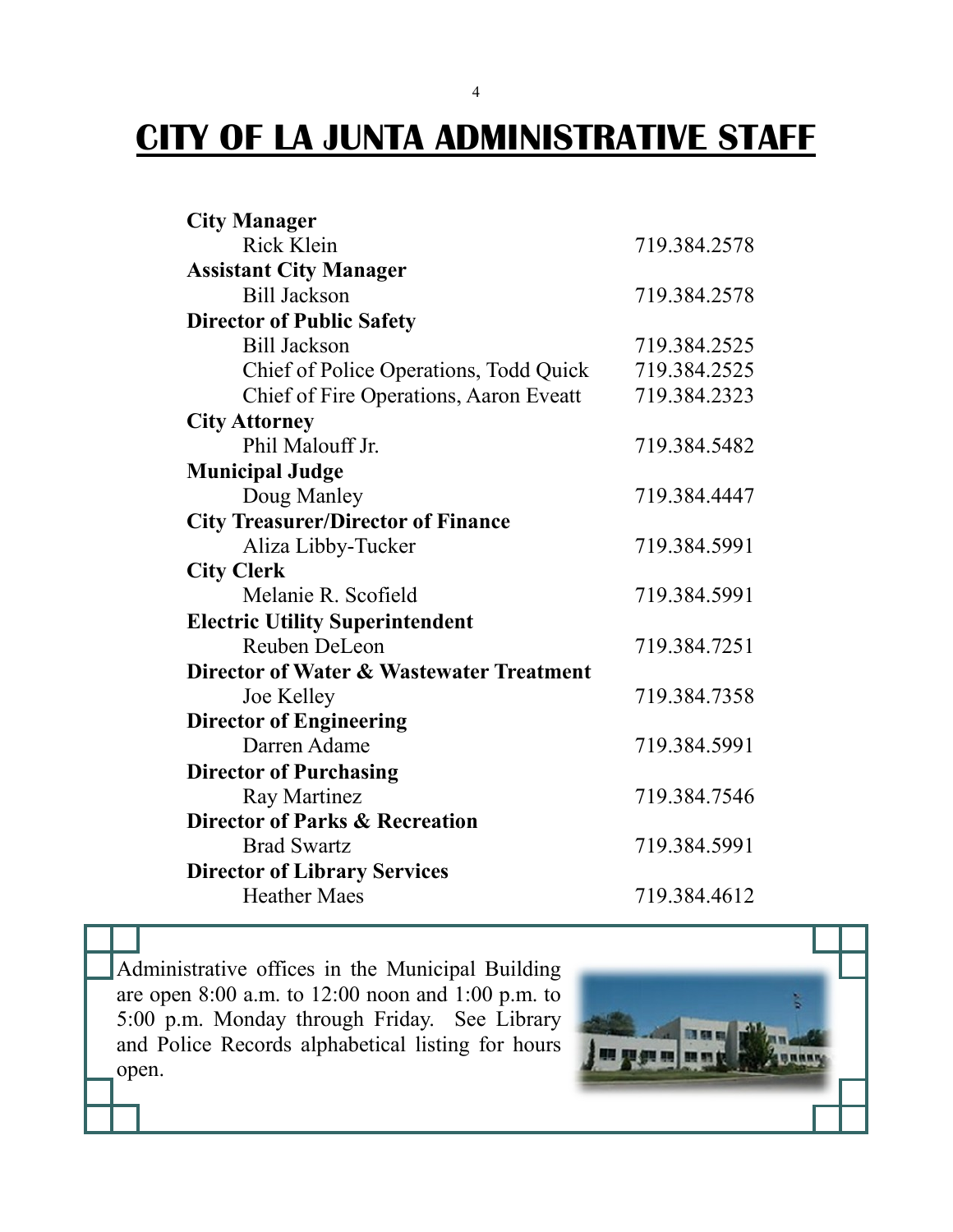## **FREQUENTLY USED NUMBERS**

| <b>EMERGENCY</b>                           | 911               |
|--------------------------------------------|-------------------|
| <b>Ambulance Service</b>                   | 384.2323          |
| Fire Department                            | 384.2323          |
| Police Department                          | 384.2525          |
| <b>CITY ATTORNEY</b>                       | 384.5482          |
| <b>CITY CLERK'S OFFICE</b>                 | 384.5991          |
| <b>CITY MANAGER'S OFFICE</b>               | 384.2578          |
| <b>DOG POUND</b>                           | 384.0347/384.2525 |
| <b>COMMUNITY DEVELOPMENT/URBAN RENEWAL</b> | 384.3636          |
| <b>DIRECTOR OF FINANCE</b>                 | 384.5991          |
| <b>ECONOMIC DEVELOPMENT</b>                | 384.6965          |
| <b>EMERGENCY MANAGEMENT</b>                | 384.2323          |
| <b>FINANCE</b>                             |                   |
| Accounts Payable/Receivable                | 384.5991          |
| <b>Sales Tax</b>                           | 384.5991          |
| <b>Utility Bills</b>                       | 384.2546          |
| <b>FIRE DEPARTMENT</b>                     | 384.2323          |
| <b>Emergency Calls</b>                     | 911               |
| Prevention                                 | 384.2323          |
| <b>HOUSING AUTHORITY</b>                   | 384.9055          |
|                                            |                   |
| <b>INFORMATION</b>                         | 384.5991          |
| <b>LIBRARY</b>                             | 384.4612          |
| <b>MOTOR POOL</b>                          | 384.7662          |
|                                            |                   |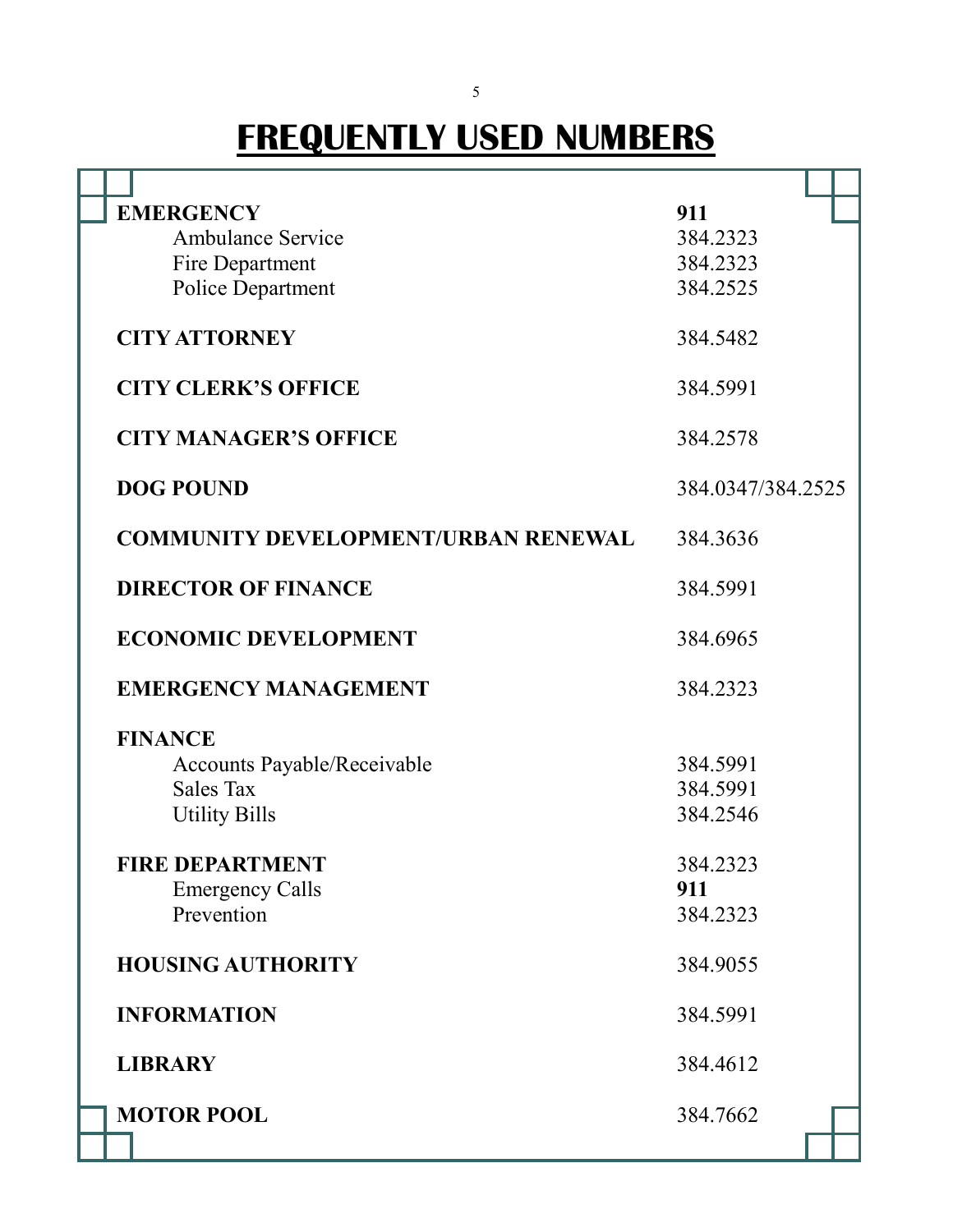# **FREQUENTLY USED NUMBERS**

| <b>MUNICIPAL COURT</b>             | 384.0848 |
|------------------------------------|----------|
| <b>PERSONNEL</b>                   | 384.5486 |
| <b>POLICE DEPARTMENT</b>           |          |
| Administration                     | 384.2525 |
| <b>Animal Control</b>              | 384.2525 |
| <b>Emergency Calls</b>             | 911      |
| Records                            | 384.2525 |
| To report a crime or incident      | 384.2525 |
| <b>PUBLIC SERVICE DEPARTMENTS</b>  |          |
| Aviation                           | 384.8407 |
| <b>Cemetery Records</b>            | 384.5991 |
| <b>Cemetery Shop</b>               | 384.4241 |
| <b>Electric Service</b>            | 384.2546 |
| Engineering                        | 384.5991 |
| Golf Course                        | 384.7133 |
| <b>Industrial Park Maintenance</b> | 384.5991 |
| Parks                              | 384.5991 |
| Parks Shop                         | 384.3609 |
| Recreation                         | 384.5991 |
| Sanitation                         | 384.5991 |
| Senior Center                      | 384.5486 |
| <b>Street Maintenance Shop</b>     | 384.5991 |
| <b>Swimming Pool</b>               | 384.7531 |
| <b>Traffic Control</b>             | 384.2525 |
| Trash Pick-Up                      | 384.5991 |
| <b>Wastewater Treatment Plant</b>  | 384.3633 |
| <b>Water Service</b>               | 384.2546 |
| <b>PURCHASING</b>                  | 384.7546 |
| UTILITIES DEPARTMENT               |          |
| <b>Billing</b>                     | 384.2546 |
| Emergencies after hours            | 384.2611 |
|                                    |          |
|                                    |          |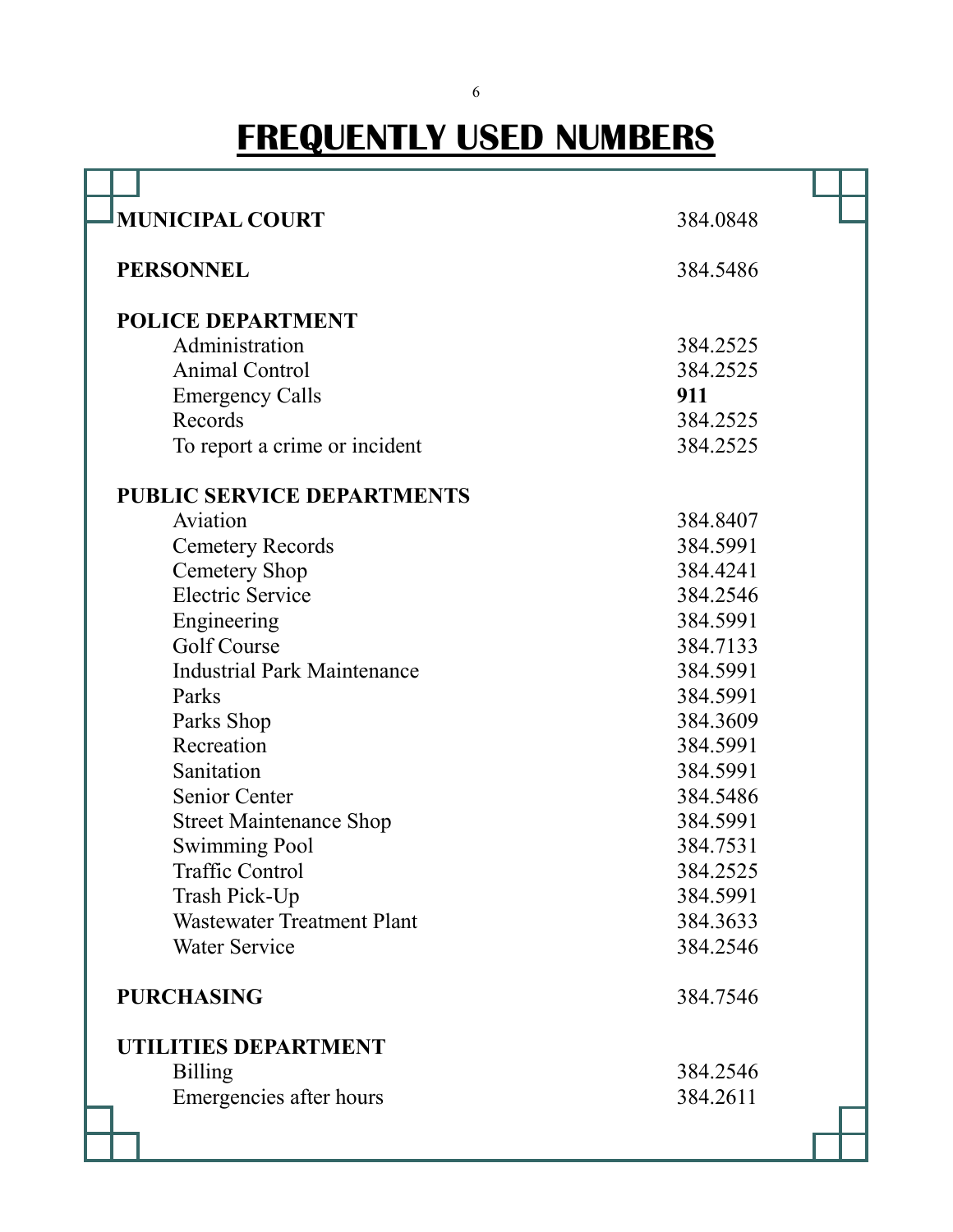| <b>ABANDONED VEHICLES, UNCLAIMED PROPERTY</b>                           |          |
|-------------------------------------------------------------------------|----------|
| On public street (Police Department)                                    | 384.2525 |
| On private property (Code Enforcement)                                  | 384.2525 |
|                                                                         |          |
| <b>ACCIDENTS</b>                                                        |          |
| Accident information (Police Department)                                | 384.2525 |
|                                                                         |          |
| <b>AFFIRMATIVE ACTION PROGRAM</b>                                       |          |
| The City of La Junta is an Equal Opportunity Employer                   |          |
|                                                                         |          |
| <b>ALLEYS</b>                                                           |          |
| To request enforcement of environmental codes                           | 384.2525 |
| Code enforcement (Police Department)                                    | 384.2525 |
| Alley maintenance (Street Department)                                   | 384.5991 |
|                                                                         |          |
| <b>AMBULANCE</b>                                                        |          |
| The ambulance service for La Junta and surrounding areas is provided by |          |
| the La Junta Rural Fire Protection District.                            |          |
| <b>Emergency Calls</b>                                                  | 911      |
| Other                                                                   | 384.2323 |
|                                                                         |          |
| <b>ANIMAL CONTROL</b>                                                   |          |
| Animal Control Office (Police Department)                               | 384.2525 |
|                                                                         |          |
| <b>ANNEXATIONS</b>                                                      |          |
| Information on procedures and pending annexations                       |          |
| (Engineering Department)                                                | 384.5991 |
|                                                                         |          |
| <b>APPEALS TO BOARD OF ADJUSTMENT</b>                                   |          |
| Information on variances, use by exception, and non-conforming uses     |          |
| (Engineering Department)                                                | 384.5991 |
|                                                                         |          |
| <b>AUCTIONS</b>                                                         |          |
| City-owned property (Purchasing Department)                             | 384.7546 |
| Auctions inside City limits (Finance Department)                        | 384.5991 |
|                                                                         |          |
|                                                                         |          |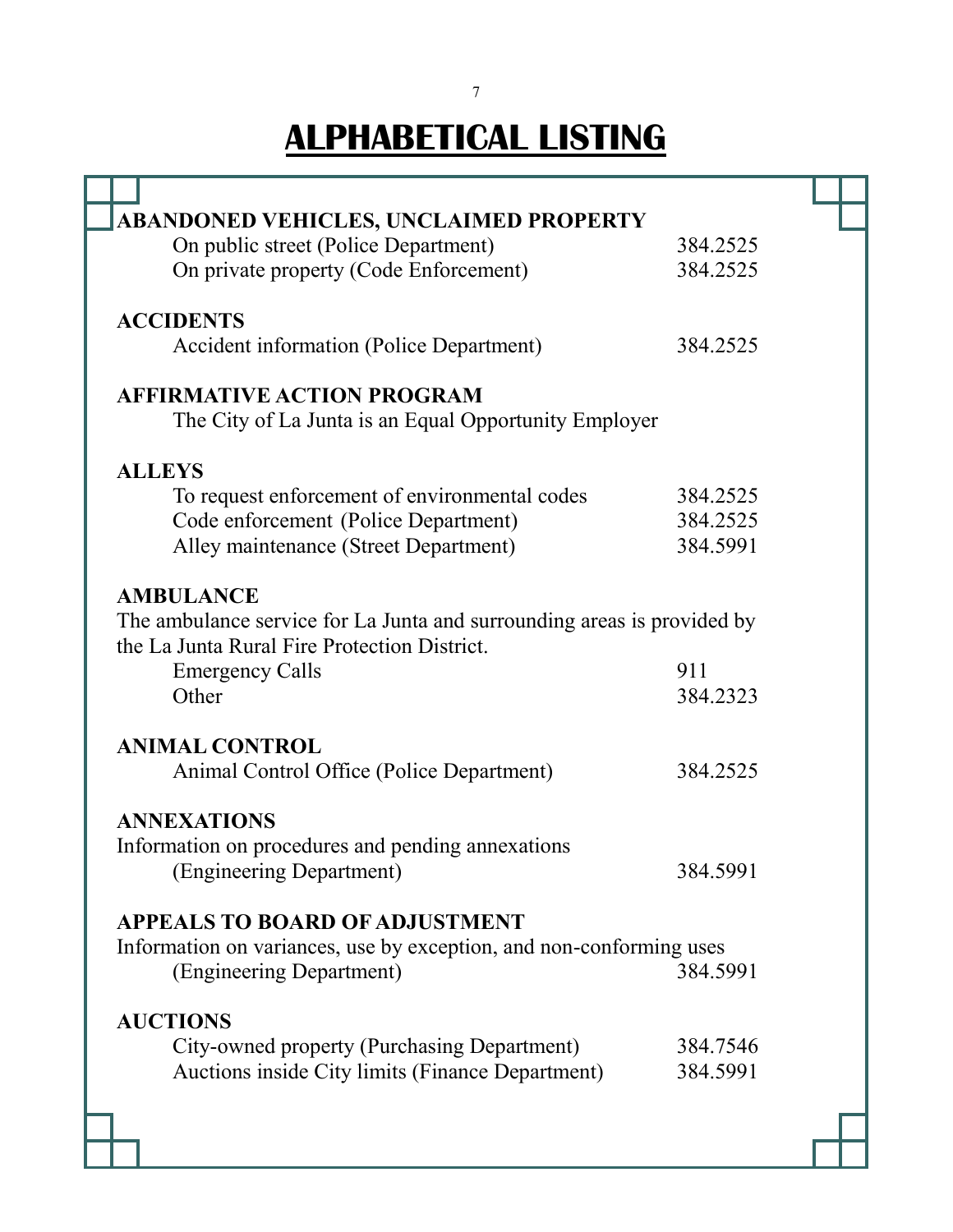| 384.5991 |                                                                                                                                                                                                                                                                                                                                                                                                                                                                                                                                                                                                                                                                                      |
|----------|--------------------------------------------------------------------------------------------------------------------------------------------------------------------------------------------------------------------------------------------------------------------------------------------------------------------------------------------------------------------------------------------------------------------------------------------------------------------------------------------------------------------------------------------------------------------------------------------------------------------------------------------------------------------------------------|
|          |                                                                                                                                                                                                                                                                                                                                                                                                                                                                                                                                                                                                                                                                                      |
|          |                                                                                                                                                                                                                                                                                                                                                                                                                                                                                                                                                                                                                                                                                      |
| 384.2525 |                                                                                                                                                                                                                                                                                                                                                                                                                                                                                                                                                                                                                                                                                      |
|          |                                                                                                                                                                                                                                                                                                                                                                                                                                                                                                                                                                                                                                                                                      |
| 384.7546 |                                                                                                                                                                                                                                                                                                                                                                                                                                                                                                                                                                                                                                                                                      |
|          |                                                                                                                                                                                                                                                                                                                                                                                                                                                                                                                                                                                                                                                                                      |
|          |                                                                                                                                                                                                                                                                                                                                                                                                                                                                                                                                                                                                                                                                                      |
| 384.5412 |                                                                                                                                                                                                                                                                                                                                                                                                                                                                                                                                                                                                                                                                                      |
|          |                                                                                                                                                                                                                                                                                                                                                                                                                                                                                                                                                                                                                                                                                      |
|          |                                                                                                                                                                                                                                                                                                                                                                                                                                                                                                                                                                                                                                                                                      |
|          |                                                                                                                                                                                                                                                                                                                                                                                                                                                                                                                                                                                                                                                                                      |
|          |                                                                                                                                                                                                                                                                                                                                                                                                                                                                                                                                                                                                                                                                                      |
|          |                                                                                                                                                                                                                                                                                                                                                                                                                                                                                                                                                                                                                                                                                      |
|          |                                                                                                                                                                                                                                                                                                                                                                                                                                                                                                                                                                                                                                                                                      |
|          |                                                                                                                                                                                                                                                                                                                                                                                                                                                                                                                                                                                                                                                                                      |
|          |                                                                                                                                                                                                                                                                                                                                                                                                                                                                                                                                                                                                                                                                                      |
|          |                                                                                                                                                                                                                                                                                                                                                                                                                                                                                                                                                                                                                                                                                      |
|          |                                                                                                                                                                                                                                                                                                                                                                                                                                                                                                                                                                                                                                                                                      |
|          |                                                                                                                                                                                                                                                                                                                                                                                                                                                                                                                                                                                                                                                                                      |
|          |                                                                                                                                                                                                                                                                                                                                                                                                                                                                                                                                                                                                                                                                                      |
| 384.5991 |                                                                                                                                                                                                                                                                                                                                                                                                                                                                                                                                                                                                                                                                                      |
| 384.5991 |                                                                                                                                                                                                                                                                                                                                                                                                                                                                                                                                                                                                                                                                                      |
| 384.5991 |                                                                                                                                                                                                                                                                                                                                                                                                                                                                                                                                                                                                                                                                                      |
| 384.5991 |                                                                                                                                                                                                                                                                                                                                                                                                                                                                                                                                                                                                                                                                                      |
| 384.5991 |                                                                                                                                                                                                                                                                                                                                                                                                                                                                                                                                                                                                                                                                                      |
|          | Summer band concerts information may be obtained by contacting the Recreation<br>Department. By ordinance, the City prohibits anyone from having concerts in the<br>park for commercial enterprise; also, if loud speakers are used, the person will be<br>Licensing provided at the Police Department, Monday through Friday, 8:00 a.m.<br>to 4:30 p.m. The cost is \$1.00 (non-expiring). Requirements: good brakes, front<br>Information on City purchasing; bidding procedures for City projects<br>Information or to donate—Arkansas Valley Regional Medical Center<br>384.5991<br>384.5991<br>384.5991<br>384.3636<br>384.9055<br>384.2578<br>384.4612<br>384.5991<br>384.5991 |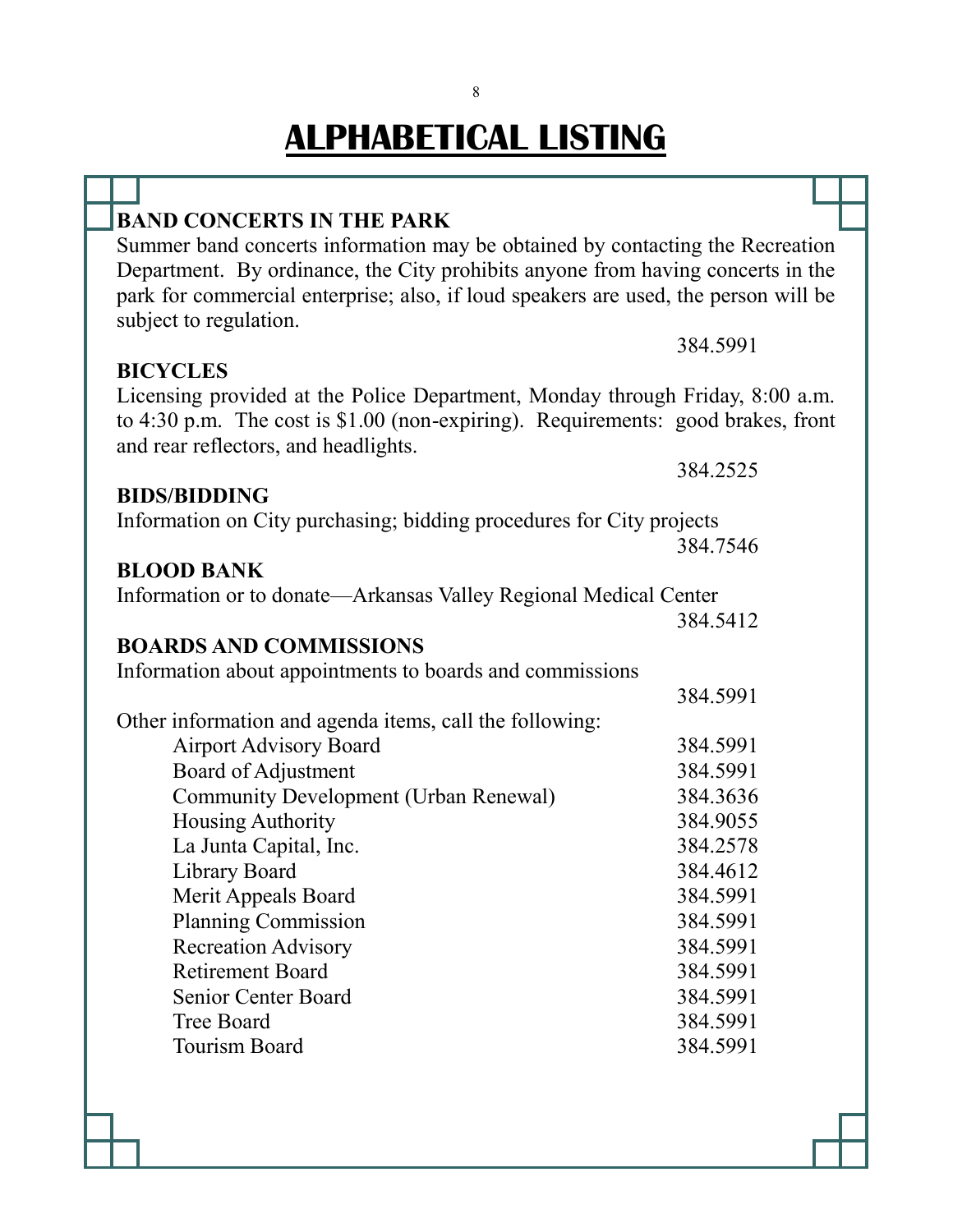| <b>BUDGET</b>                                                                                                                                                                                                                                                                                                  |              |  |
|----------------------------------------------------------------------------------------------------------------------------------------------------------------------------------------------------------------------------------------------------------------------------------------------------------------|--------------|--|
| The budget process begins in July and usually ends in October with Council<br>adoption of the mill levy and appropriations ordinances. Citizens are encouraged<br>to participate in informational meetings and public hearings. For dates and<br>budget procedures contact the Finance Department.<br>384.5991 |              |  |
| <b>BUILDING PERMIT REQUIREMENTS</b>                                                                                                                                                                                                                                                                            |              |  |
| (Engineering Department)                                                                                                                                                                                                                                                                                       |              |  |
| A building permit is required for any new construction, remodeling, changes of<br>use or additions of structures, including signs, fences (over 6 feet), retaining<br>walls, swimming pools, patio cover, etc.                                                                                                 |              |  |
|                                                                                                                                                                                                                                                                                                                | 384.5991     |  |
| To request electrical permits<br>State of Colorado                                                                                                                                                                                                                                                             | 303.894.2300 |  |
| To schedule inspections                                                                                                                                                                                                                                                                                        |              |  |
| <b>State Inspector</b>                                                                                                                                                                                                                                                                                         | 383.9506     |  |
| State Website: www.dora.state.co.us/electrical                                                                                                                                                                                                                                                                 |              |  |
| <b>BURNING (OPEN)</b>                                                                                                                                                                                                                                                                                          |              |  |
| Fire Department                                                                                                                                                                                                                                                                                                | 384.2323     |  |
| To request enforcement of City ordinances prohibiting open burning:                                                                                                                                                                                                                                            |              |  |
|                                                                                                                                                                                                                                                                                                                | 384.2323     |  |
|                                                                                                                                                                                                                                                                                                                | 384.2525     |  |
| <b>BUS</b><br>See Public Transportation                                                                                                                                                                                                                                                                        |              |  |
| <b>BUSINESS INFORMATION-</b>                                                                                                                                                                                                                                                                                   |              |  |
| MINORITY, WOMAN-OWNED, DISADVANTAGED                                                                                                                                                                                                                                                                           |              |  |
|                                                                                                                                                                                                                                                                                                                | 384.2578     |  |
|                                                                                                                                                                                                                                                                                                                |              |  |
|                                                                                                                                                                                                                                                                                                                |              |  |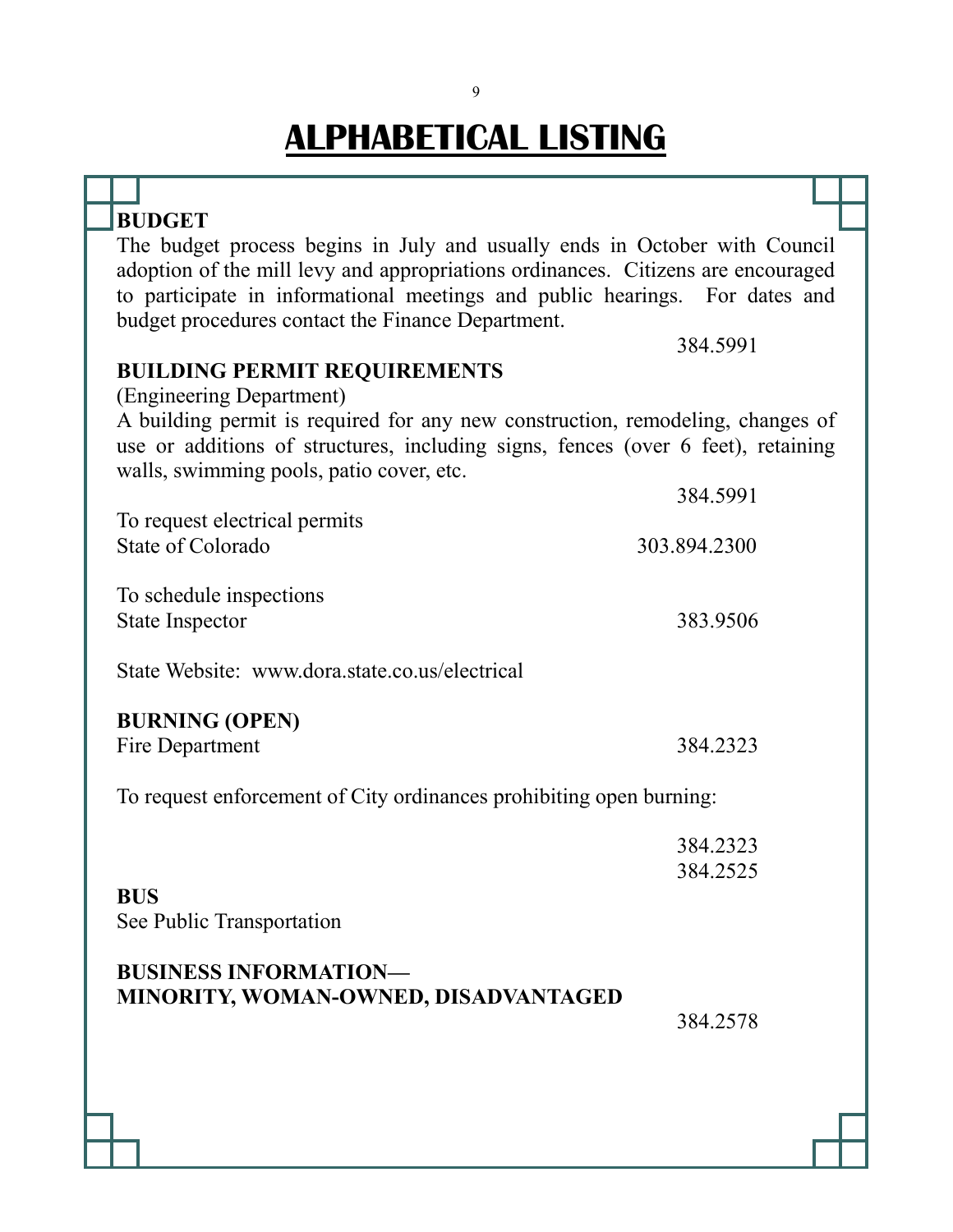| <b>CARDIAC PULMONARY RESUSCITATION</b>                                                                                                                                                                                                                                                                                                                          |              |
|-----------------------------------------------------------------------------------------------------------------------------------------------------------------------------------------------------------------------------------------------------------------------------------------------------------------------------------------------------------------|--------------|
| A lifesaving technique you can learn. For information on CPR classes:                                                                                                                                                                                                                                                                                           |              |
|                                                                                                                                                                                                                                                                                                                                                                 | 384.2323     |
|                                                                                                                                                                                                                                                                                                                                                                 | 384.5486     |
| <b>CEMETERY</b>                                                                                                                                                                                                                                                                                                                                                 |              |
| Located at 402 W. Potter Drive. Cemetery records are kept in the City Clerk's<br>Office in the Municipal Building. For information on purchase of cemetery plots,<br>call the City Clerk's Office                                                                                                                                                               |              |
|                                                                                                                                                                                                                                                                                                                                                                 | 384.5991     |
| <b>Cemetery Foreman</b>                                                                                                                                                                                                                                                                                                                                         | 384.4241     |
| <b>CENSUS INFORMATION</b>                                                                                                                                                                                                                                                                                                                                       |              |
| Demographics are available from Community Development.                                                                                                                                                                                                                                                                                                          |              |
|                                                                                                                                                                                                                                                                                                                                                                 | 384.3636     |
| You may also contact the State Demographer at the Local Affairs Office in<br>Denver                                                                                                                                                                                                                                                                             |              |
|                                                                                                                                                                                                                                                                                                                                                                 | 303.866.2156 |
| Or you can go online: www.americanfactfinder.com                                                                                                                                                                                                                                                                                                                |              |
|                                                                                                                                                                                                                                                                                                                                                                 |              |
| <b>CERTIFICATES OF OCCUPANCY-UBC</b><br>Required and issued prior to occupancy of new buildings after final inspection<br>and approved by the building department.                                                                                                                                                                                              |              |
|                                                                                                                                                                                                                                                                                                                                                                 | 384.5991     |
| <b>CHILDREN'S STORY TIME</b>                                                                                                                                                                                                                                                                                                                                    |              |
| For information, contact Woodruff Memorial Library                                                                                                                                                                                                                                                                                                              |              |
|                                                                                                                                                                                                                                                                                                                                                                 | 384.4612     |
| <b>CITIZEN PARTICIPATION</b>                                                                                                                                                                                                                                                                                                                                    |              |
| Citizen participation is encouraged and there are many opportunities. Public<br>hearings are held on annexation, budget, Community Development Block Grants;<br>and anyone can address Council during "Citizen Participation" on each Council<br>or Utilities Board agenda. Or, if you would like to be schedule, call or write and<br>ask to be on the agenda. |              |
|                                                                                                                                                                                                                                                                                                                                                                 | 384.5991     |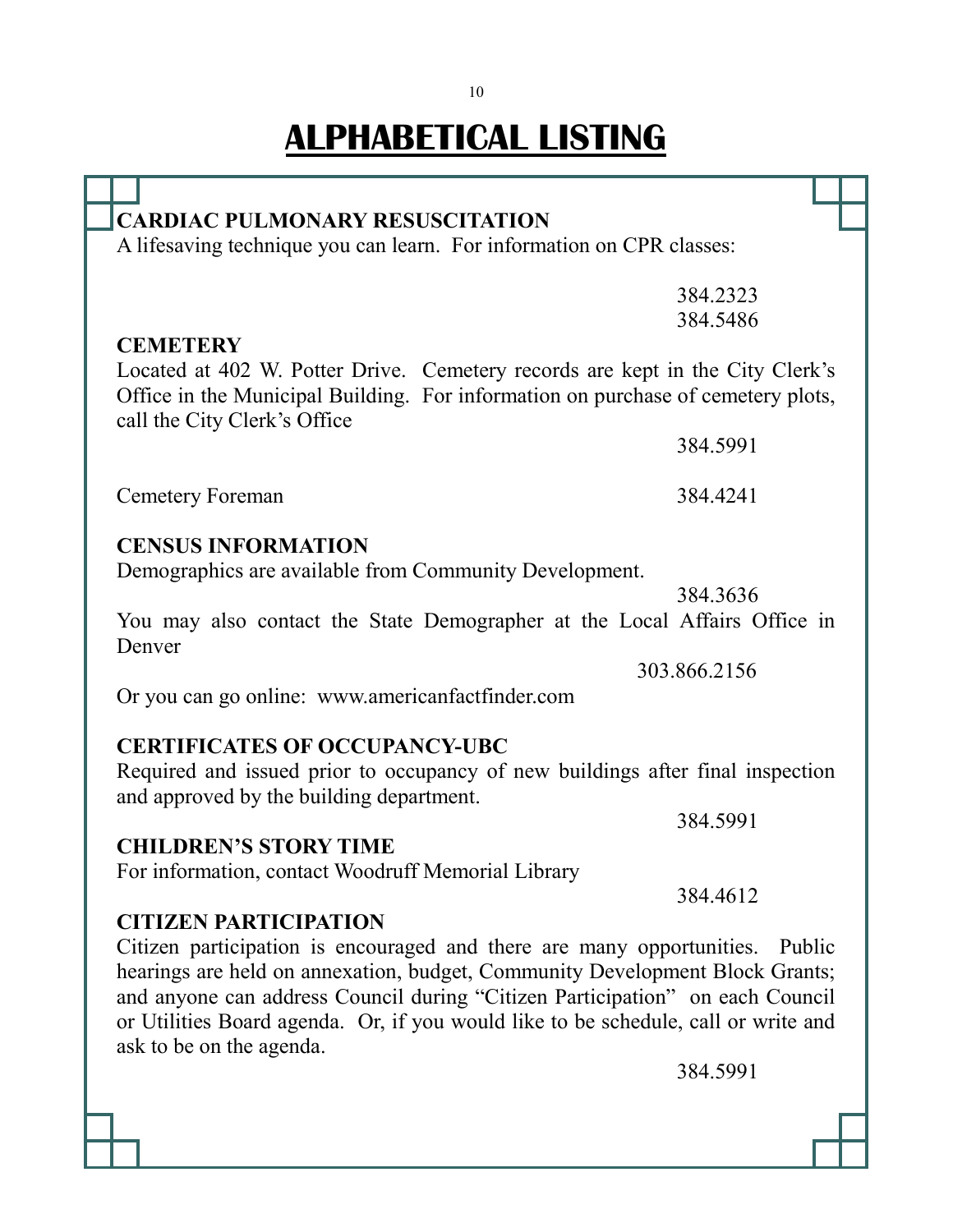### **CITIZEN PARTICPATION, con't**

The Planning Commission also holds public hearings and informational meetings. Citizens are encouraged to serve on boards, write letters and call concerns in to any department.

### **CITIZEN RESPONSE OFFICE**

The City Manager's Office responds to citizen requests or complaints should citizens feel other departments have failed to respond adequately.

384.2578

384.5991

#### Your Council representatives are elected in odd numbered years. Council sets policy, approves budget, determines tax rates, hires the City Manager, Municipal Judge and City Attorney. Information on past Council action or current Council action and agenda items.

Council Members are listed on Page 2.

### **CITY MANAGER'S OFFICE**

#### The City Manager is the chief administrator over all city departments, implementing policies, decisions and directives of City Council. The manager's office is responsible for Council activities and coordinating special projects, public relations, employee negotiations and citizen response office.

### **CLEAN-UP WEEKS**

**CITY COUNCIL**

The City of La Junta has an annual city-wide free trash clean-up. For information, contact the City Engineering Department.

### **CODE ENFORCEMENT**

Enforcement of environmental codes, scrap motor vehicles, animal control, trash and weeds. 204.5001

|                                | <u>504.5991</u> |
|--------------------------------|-----------------|
| Building-Engineering           | 384.5991        |
| Electrical (State of Colorado) | 383-9560        |
| Fire codes $&$ fire prevention | 384.2323        |
| Municipal & traffic-Police     | 384.2525        |
| Zoning codes-Engineering       | 384.5991        |
|                                |                 |

384.5991

384.2578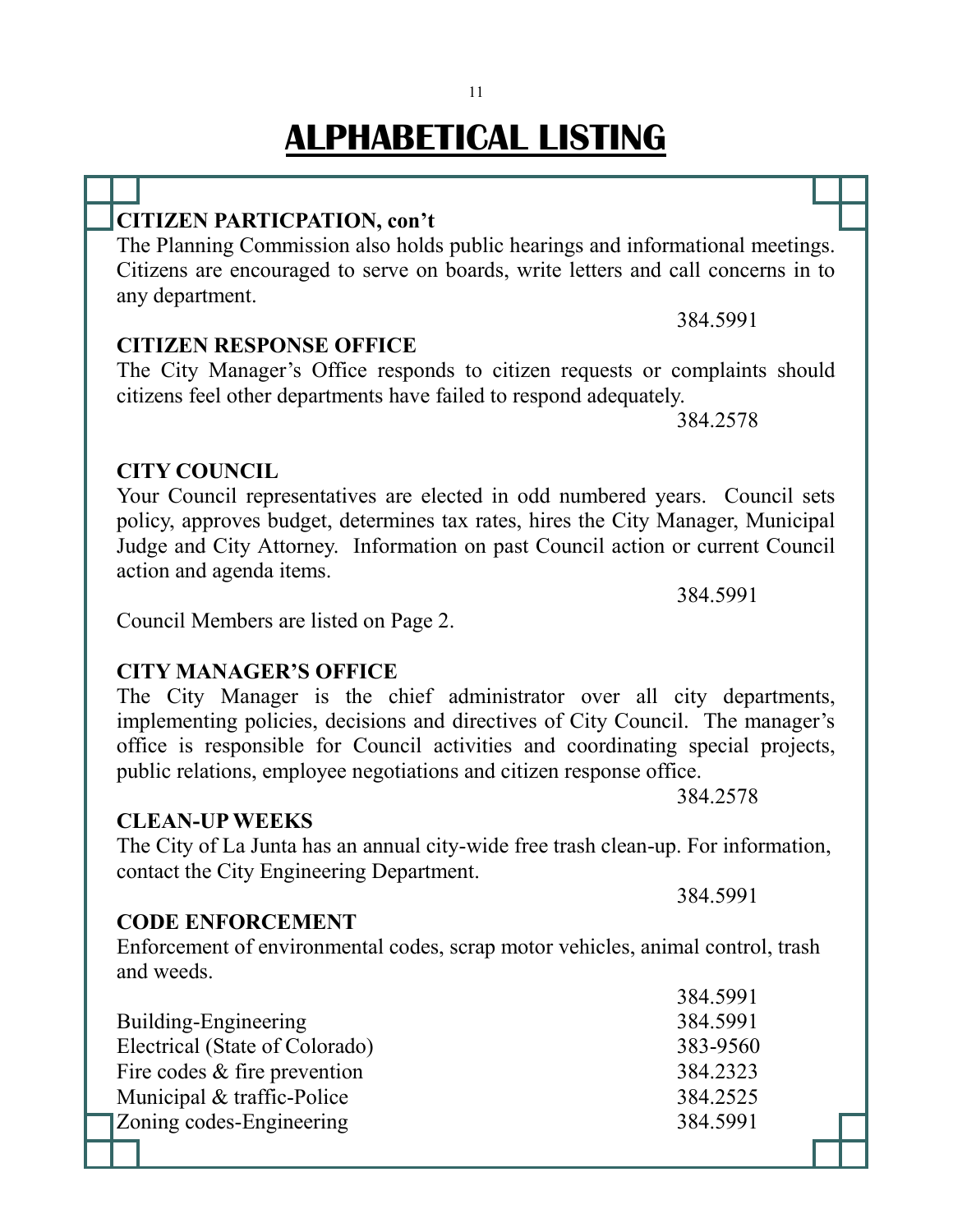| <b>COMMUNITY DEVELOPMENT</b>                                                    |          |  |
|---------------------------------------------------------------------------------|----------|--|
| Administration and information                                                  |          |  |
|                                                                                 | 384.3636 |  |
| <b>COMPLAINTS</b>                                                               |          |  |
| Animal violations                                                               | 384.2525 |  |
| City Manager's Office                                                           | 384.2578 |  |
| Environmental code violations                                                   | 384.2525 |  |
| Fire and safety hazards                                                         | 384.2323 |  |
| <b>Streets</b>                                                                  | 384.5991 |  |
| Traffic                                                                         | 384.2525 |  |
|                                                                                 |          |  |
| <b>COURT</b>                                                                    |          |  |
| See Municipal Court                                                             |          |  |
|                                                                                 |          |  |
|                                                                                 |          |  |
| <b>CRIME RESISTANCE</b>                                                         |          |  |
| Assists citizens with neighborhood watch programs; conducts security surveys;   |          |  |
| provides programs and speakers on rape prevention, kidnap, extortion and other  |          |  |
| programs designed to teach citizens to reduce their vulnerability to criminal   |          |  |
| attacks. Promotes Operation I.D., encouraging citizens to mark valuables.       |          |  |
| Police Department                                                               | 384.2525 |  |
|                                                                                 |          |  |
| <b>DEAD ANIMAL PICK-UP</b>                                                      |          |  |
| In streets only—Animal Control                                                  |          |  |
|                                                                                 | 384.2525 |  |
| DEVELOPMENT IN LA JUNTA                                                         |          |  |
| Planning, subdivision, rezoning information-                                    |          |  |
| <b>Engineering Department</b>                                                   | 384.5991 |  |
|                                                                                 |          |  |
| Economic Development Office is located at the Score Center in McDivitt Hall at  |          |  |
| Otero Junior College, 18th & Colorado Avenue.                                   |          |  |
|                                                                                 |          |  |
|                                                                                 | 384.6965 |  |
| <b>DOGS</b>                                                                     |          |  |
| License is not required. Rabies shot required. Running at large prohibited. For |          |  |
| other provisions, contact Animal Control.                                       |          |  |
|                                                                                 | 384.2525 |  |
|                                                                                 |          |  |
|                                                                                 |          |  |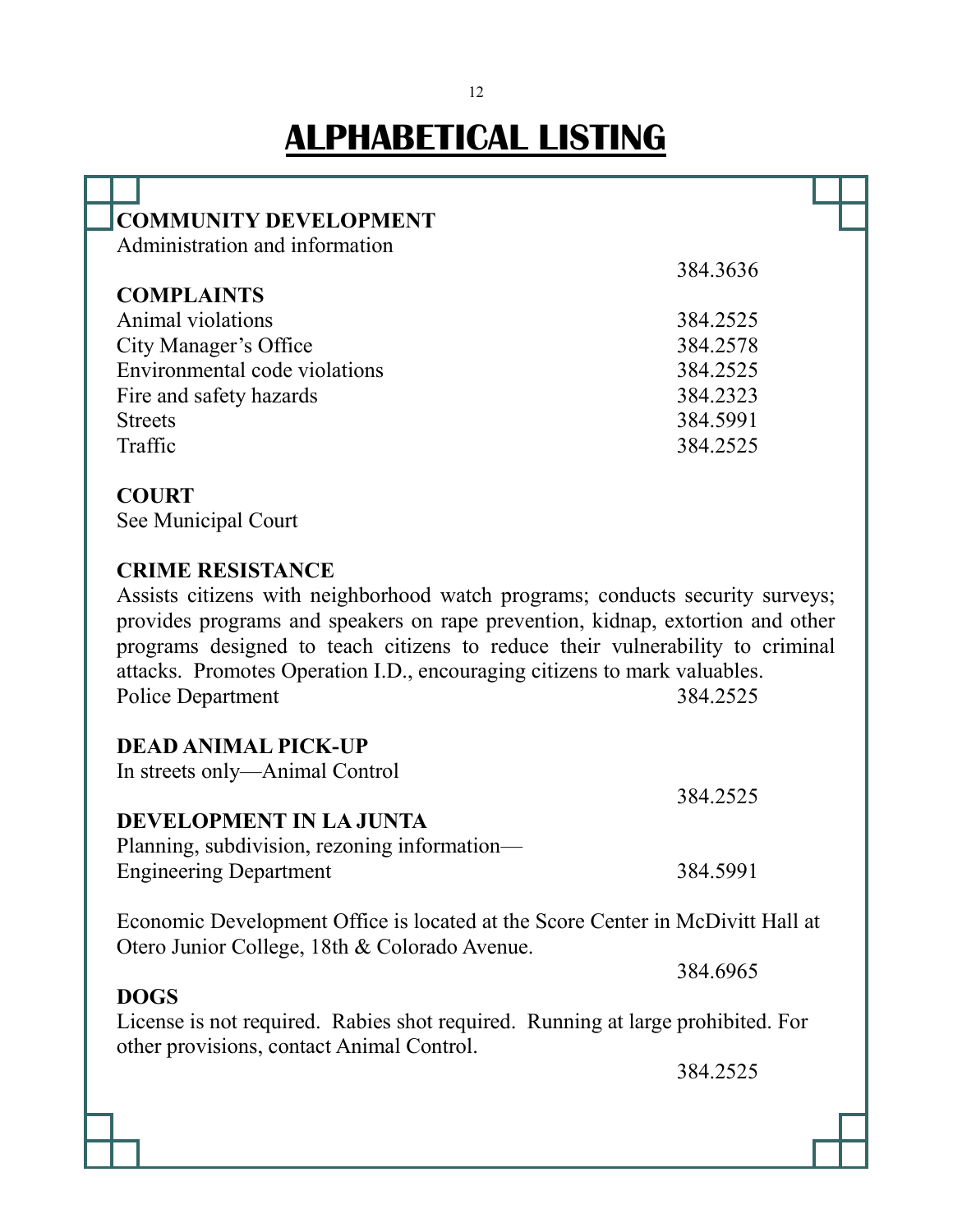| <b>DOG POUND</b>                                                                |          |  |
|---------------------------------------------------------------------------------|----------|--|
| Located at 30227 6th Avenue in the Industrial Park. Hours are from 6:30 p.m. to |          |  |
| 9:00 p.m., Monday through Friday and 8:00 a.m. to 10:00 a.m., Saturday and      |          |  |
| Sunday                                                                          |          |  |
|                                                                                 | 384.0347 |  |
|                                                                                 | 384.2525 |  |
| <b>DRAINAGE</b>                                                                 |          |  |
| Questions concerning drainage problems should be directed to the Engineering    |          |  |
| Department.                                                                     |          |  |
|                                                                                 | 384.5991 |  |
| <b>DRIVER'S LICENSE</b>                                                         |          |  |
| Examination and testing (State) located in Courthouse.                          |          |  |
|                                                                                 | 384.2801 |  |
| <b>ECONOMIC DEVELOPMENT OFFICE</b>                                              |          |  |
| Located at the Score Center in McDivitt Hall at Otero Junior College, 18th &    |          |  |
| Colorado Avenue.                                                                |          |  |
|                                                                                 | 384.6965 |  |
| <b>ELECTIONS</b>                                                                |          |  |
| General elections are held on the first Tuesday in November on odd numbered     |          |  |
| years. For information on elections, call the City Clerk's Office.              |          |  |
|                                                                                 | 384.5991 |  |
| <b>ELECTRICAL INSPECTIONS</b>                                                   |          |  |
| State of Colorado                                                               |          |  |
|                                                                                 | 383.9560 |  |
| <b>EMERGENCY CALLS</b>                                                          |          |  |
| Fire—Medical Assist—Police                                                      |          |  |
|                                                                                 | 911      |  |
| When reporting an emergency, give complete address and cross street, your phone |          |  |
| number and name. Describe the nature and extent of the emergency.               |          |  |
|                                                                                 |          |  |
| <b>EMERGENCY/DISASTER PLAN</b>                                                  |          |  |
| The Police and Fire Departments work together with the Arkansas Valley          |          |  |

Regional Medical Center and Civil Defense. For information, contact the Otero County Sheriff's Department.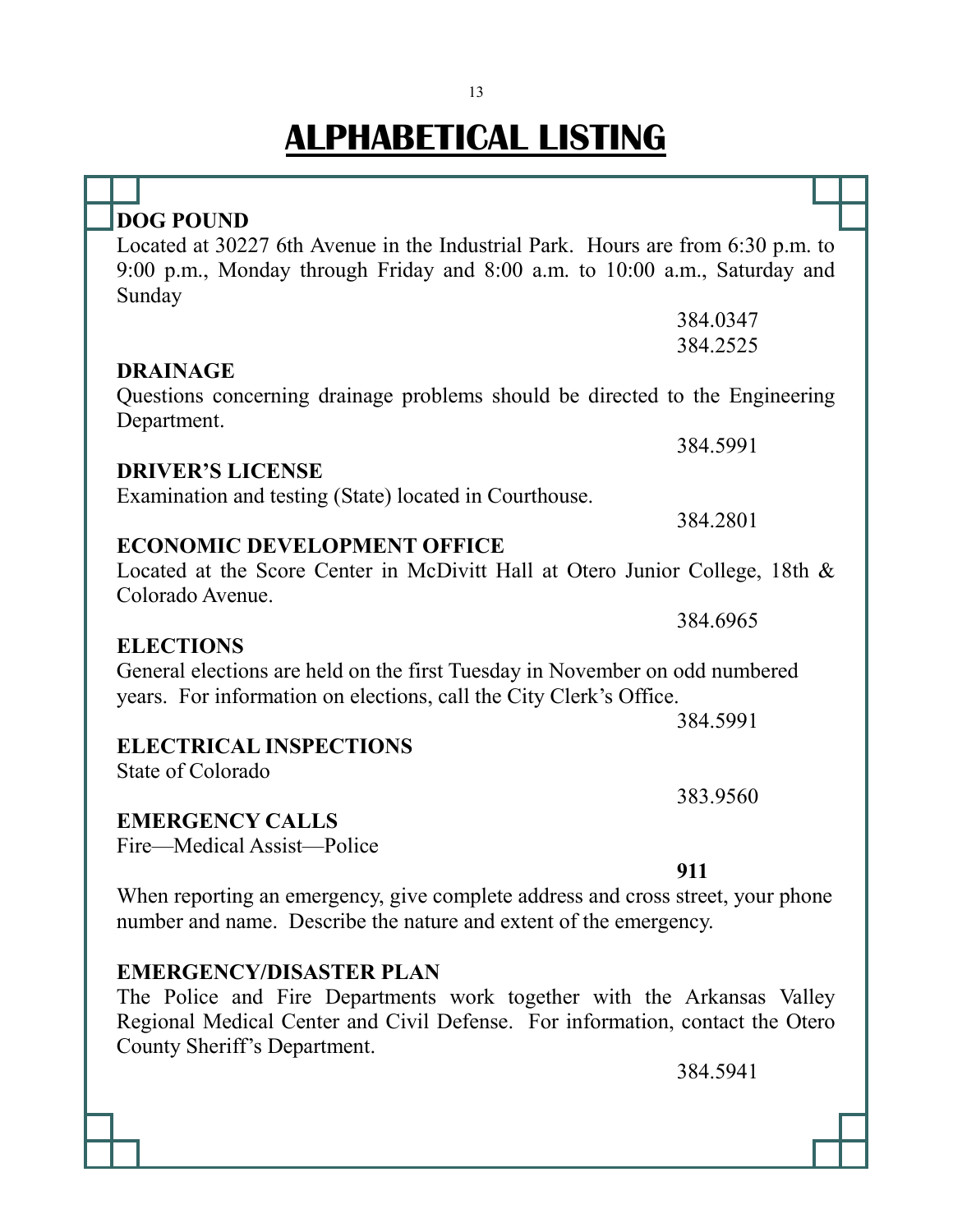ΤΓ T

T

| <b>EMERGENCY MANAGEMENT</b>                                                        |          |
|------------------------------------------------------------------------------------|----------|
| Under direction of the Fire Chief.                                                 |          |
|                                                                                    | 384.2323 |
| <b>EMPLOYMENT</b>                                                                  |          |
| Applications and job descriptions can be obtained from the Personnel Office        |          |
| which is located at the Senior Citizens Center.                                    |          |
|                                                                                    | 384.5486 |
|                                                                                    |          |
| Colorado Work Force Center is located at                                           |          |
| 308 Santa Fe Avenue, La Junta                                                      |          |
|                                                                                    | 384.3191 |
| <b>EVENTS COORDINATOR</b>                                                          |          |
| Calendar of Events is maintained by the Events Coordinator. Check it out at        |          |
| www.lajuntaevents.com.                                                             |          |
|                                                                                    | 384.5991 |
| <b>FINGERPRINTING AND PHOTOGRAPHING</b>                                            |          |
| Police Records                                                                     |          |
|                                                                                    | 384.2525 |
| <b>FIRE PREVENTION</b>                                                             |          |
| Provides home safety fire inspections upon request and inspections of all          |          |
| commercial, school, church or other buildings. For information, call the Fire      |          |
| Department.                                                                        |          |
|                                                                                    | 384.2323 |
| <b>FIRE SAFETY CLASSES</b>                                                         |          |
| Demonstrations and classes upon request.                                           |          |
|                                                                                    | 383.2323 |
| <b>FIRE FIGHTERS (VOLUNTEERS)</b>                                                  |          |
| The City has a division of Volunteer Fire Fighters. Volunteers are provided        |          |
| training, worker's compensation and disability insurance. Volunteers must be 18    |          |
| years or older, live in the city or fire protection district and train 6 hours per |          |
| month.                                                                             |          |
|                                                                                    | 384.2323 |
|                                                                                    |          |
| <b>FIRST AID COURSES</b>                                                           |          |
| First Aid courses provided by the Personnel Department upon request.               |          |
|                                                                                    |          |
|                                                                                    | 384.5486 |
|                                                                                    |          |
|                                                                                    |          |
|                                                                                    |          |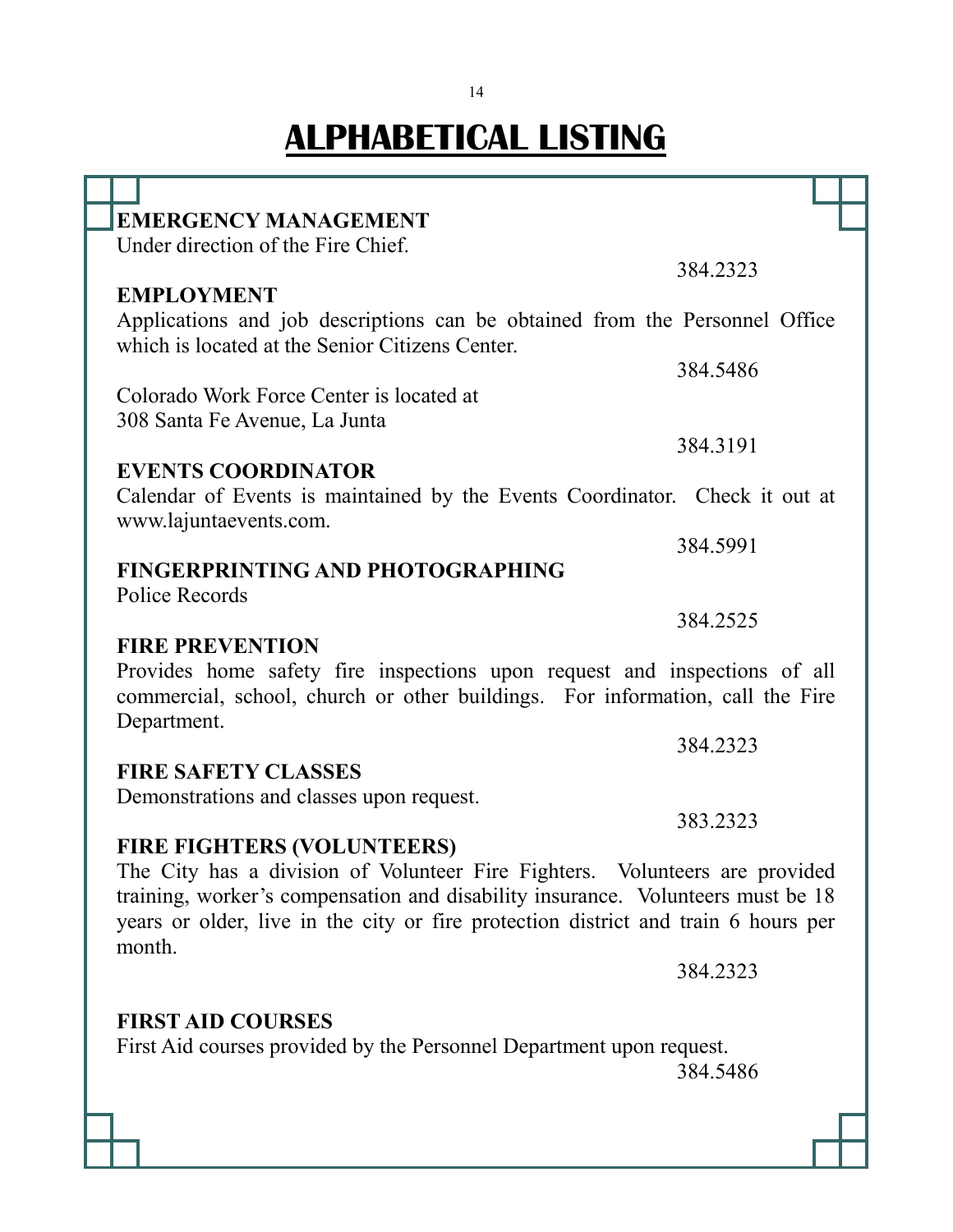| <b>FLOOD PLAIN INFORMATION</b>                                                     |          |  |
|------------------------------------------------------------------------------------|----------|--|
| Information regarding buildings and properties in the floor plain, contact the     |          |  |
| <b>Engineering Department.</b>                                                     |          |  |
|                                                                                    | 384.5991 |  |
| <b>GAS/TOXIC LEAKS</b>                                                             |          |  |
| For emergency shutoff                                                              |          |  |
|                                                                                    | 911      |  |
| <b>GAZEBOS IN PARKS</b>                                                            |          |  |
| Reservations                                                                       |          |  |
|                                                                                    | 384.5991 |  |
| <b>HAZARDOUS MATERIALS INFORMATION</b>                                             |          |  |
| Information and permit applications for storage, manufacture or transport of       |          |  |
| hazardous materials, call the Fire Department.                                     |          |  |
|                                                                                    | 384.2323 |  |
| <b>HISTORIC PRESERVATION PROGRAM</b>                                               |          |  |
| Information on historic preservation and designated landmark buildings:            |          |  |
| La Junta Heritage Foundation                                                       | 384.2702 |  |
| <b>Otero County Historic Society</b>                                               | 384.7121 |  |
| La Junta Historic Preservation (Engineering Dept.)                                 | 384.5991 |  |
|                                                                                    |          |  |
| <b>HISTORY OF LA JUNTA</b>                                                         |          |  |
| Incorporated on April 23, 1881; a statutory city from 1881—1967; the April 30,     |          |  |
| 1968 election made La Junta become a home rule city with a council-manager         |          |  |
| form of government. Information on La Junta history and photographs may be         |          |  |
| obtained from the Library.                                                         | 384.4612 |  |
| <b>HOUSING ASSISTANCE</b>                                                          |          |  |
| La Junta Housing Authority (5th and Smithland Avenue) for low income and           |          |  |
| persons with disabilities.                                                         |          |  |
|                                                                                    | 384.9055 |  |
| <b>HOUSING AUTHORITY</b>                                                           |          |  |
| The Housing Authority Board consists of five commissioners appointed by City       |          |  |
| Council for 5 year terms. Is managed by a Director hired by the Board.             |          |  |
| Administers housing programs for La Junta. Office is located at 315 E. 5th Street. |          |  |
|                                                                                    |          |  |
|                                                                                    |          |  |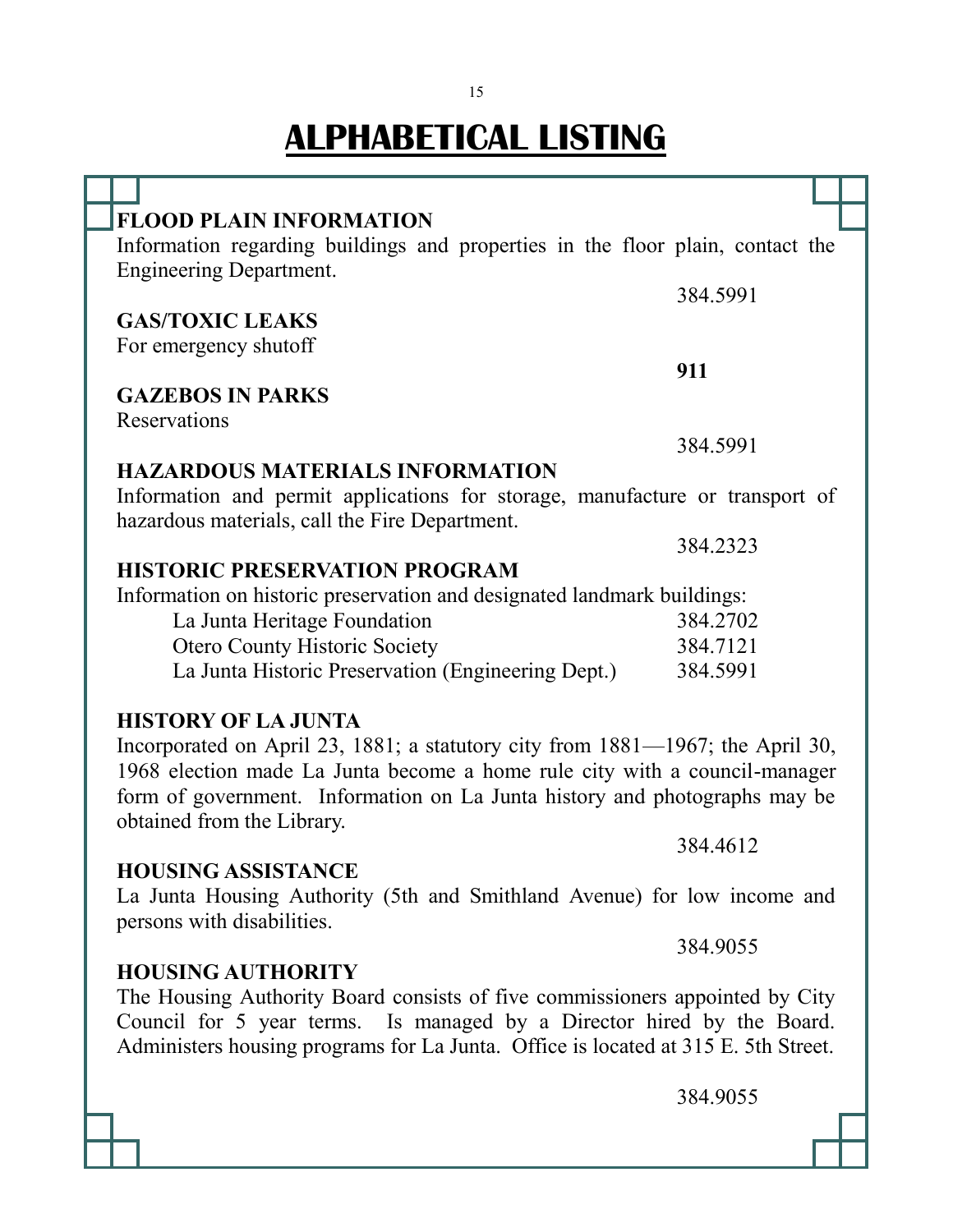| <b>HOUSING REHABILITATION LOANS/GRANTS</b>                                                                                                                        |              |
|-------------------------------------------------------------------------------------------------------------------------------------------------------------------|--------------|
| Available to homeowner occupants with low income and moderate incomes (all<br>ages). For information on programs, contact Tri-County Housing, Fowler,<br>Colorado |              |
|                                                                                                                                                                   | 263.5168     |
| <b>IMPOUNDED VEHICLES</b>                                                                                                                                         |              |
| For information and procedures on impounded vehicles, call the Police<br>Department.                                                                              |              |
|                                                                                                                                                                   | 384.2525     |
| <b>INCIDENTS</b><br>All incidents (in addition to emergencies) are handled by police patrol officers<br>who can be reached by calling police dispatch.            |              |
|                                                                                                                                                                   | 384.2525     |
| <b>INFORMATION</b>                                                                                                                                                |              |
| City Services—all departments are listed in front of the booklet, or call:                                                                                        |              |
| <b>Information Office</b>                                                                                                                                         | 384.5991     |
| Library                                                                                                                                                           | 384.4612     |
| Office of citizen response                                                                                                                                        | 384.2578     |
| <b>INITIATIVE AND REFERENDUM PROCEDURES</b><br>For information and assistance, call the City Clerk.                                                               |              |
|                                                                                                                                                                   | 384.5991     |
| <b>INSPECTIONS</b>                                                                                                                                                |              |
| (See Building Permits)                                                                                                                                            |              |
| <b>Building</b>                                                                                                                                                   | 384.5991     |
| Electric—State of Colorado                                                                                                                                        | 383.9560     |
| Plumbing—State of Colorado                                                                                                                                        | 800.375.6415 |
| <b>JOBS</b> (See Employment)                                                                                                                                      |              |
| <b>JURY FOR MUNICIPAL COURT</b>                                                                                                                                   |              |
| Information on selection procedures and jury requirement.                                                                                                         |              |
|                                                                                                                                                                   | 384.0848     |
|                                                                                                                                                                   |              |
|                                                                                                                                                                   |              |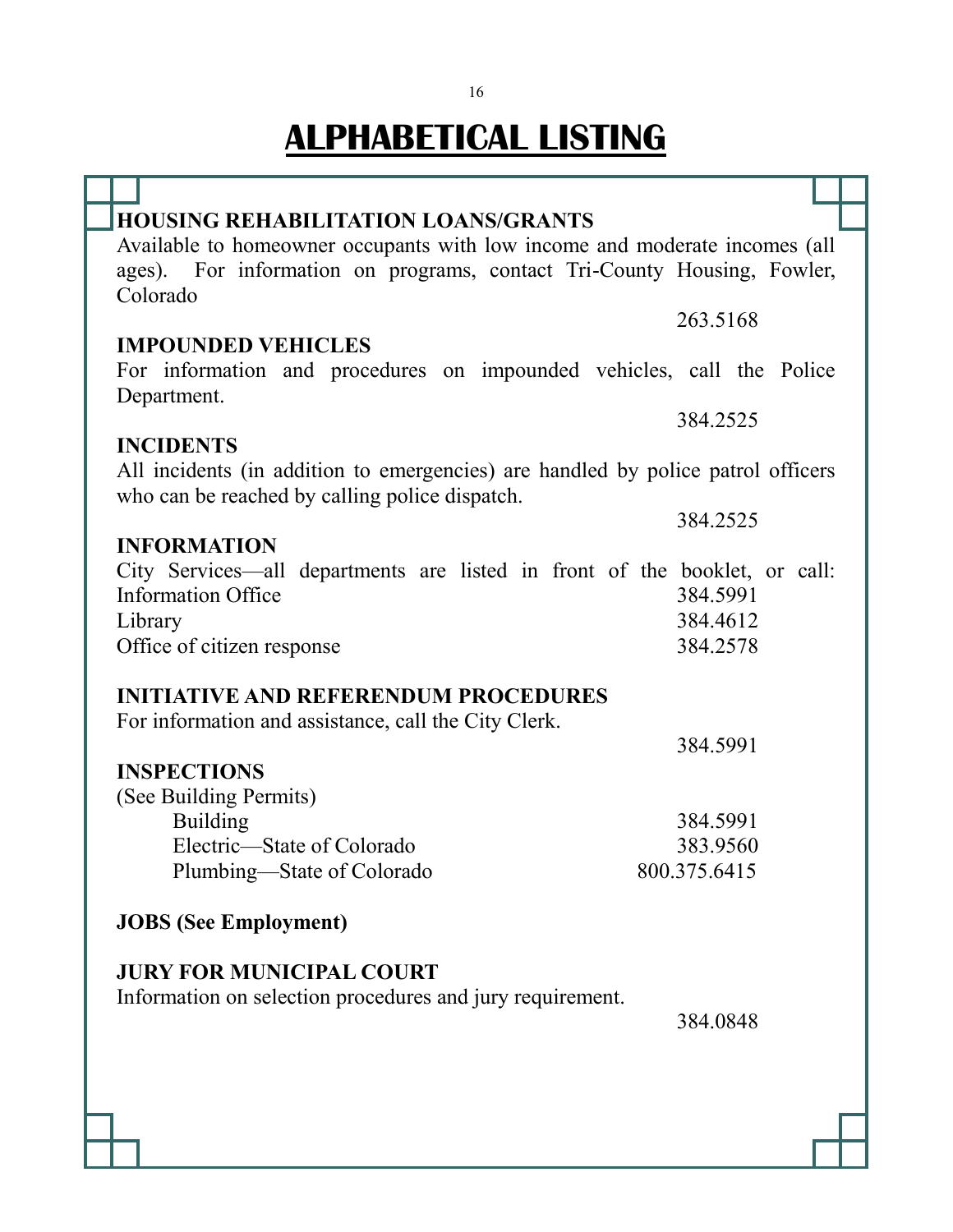#### **KEEPING UP TO DATE ON LA JUNTA CITY GOVERNMENT**

City Council meetings are on the 1st and 3rd Mondays of each month, except if the Monday is a national holiday, then the meeting is on the following Tuesday. For agenda items call—

384.5991

384.5482

See "Boards and Commissions" listings for numbers to obtain information on numerous city board activities.

#### **LEGAL ADVICE**

The City Attorney assists citizens in the interpretation of city ordinances. The City Attorney does NOT provide legal advice or assistance to citizens involved in private disputes.

#### **LIBRARY HOURS/LOCATION**

The library is located at 522 Colorado Avenue and is open Monday—Thursday from 9:00 a.m.-7:00 p.m., Friday 9:00 a.m.-6:00 p.m., Saturday 9:00 a.m.-4:00 p.m. and is closed on Sundays. It offers popular adult and children's materials, information services, programs for children, Internet access, and a wide variety of other services. There is an outside book-drop located at the end of the parking lot in the southwest corner of the building.

#### **LICENSES AND PERMITS**

All licenses and permits are issued at the Municipal Building, 6th and Colorado Avenue, except as noted for drivers licenses, marriage licenses and motor vehicle license plates. For information regarding fees, hours and procedures, call the numbers indicated below:

| Animal permits—City Clerk                     | 384.5991     |
|-----------------------------------------------|--------------|
| Beer permit (drinking beer in parks) — Police | 384.2525     |
| Block party permit—Police                     | 384.2525     |
| Building permits—Engineering                  | 384.5991     |
| Business licenses—Finance                     | 384.5991     |
| Curb, gutter, sidewalk permits—Engineering    | 384.5991     |
| Demolition permit—Engineering                 | 384.5991     |
| Driver's licenses—Otero County Courthouse     | 384.2801     |
| Electrical permit—State of Colorado           | 303.894.2300 |
| Explosives/storage/handling permit—Fire       | 384.2323     |
| Fence permit—Engineering                      | 384.5991     |
|                                               |              |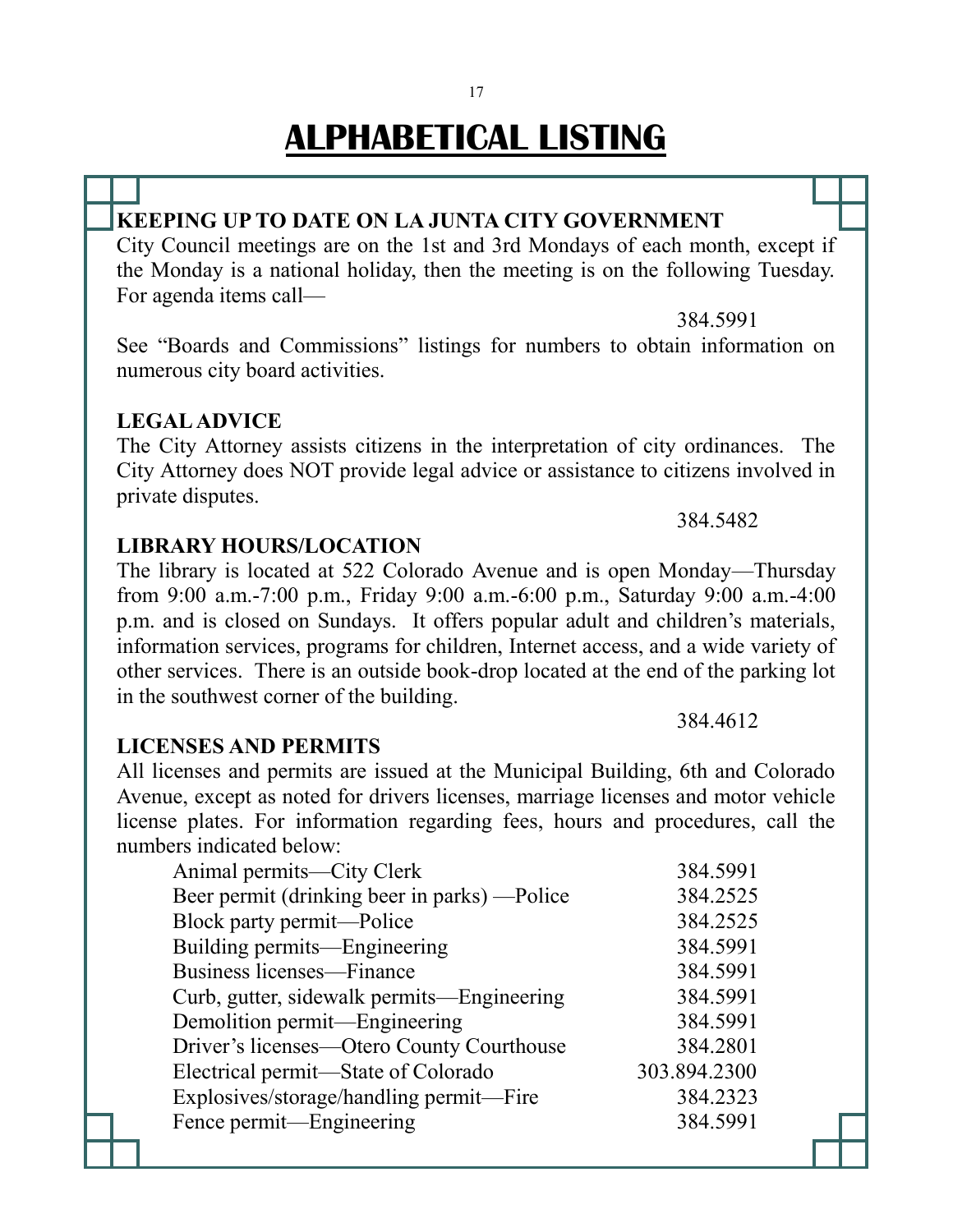Т

| <b>LICENSES AND PERMITS, con't</b>                            |              |  |
|---------------------------------------------------------------|--------------|--|
| Gasoline storage/handling—Fire                                | 384.2323     |  |
| <b>Emergency Management—Fire</b>                              | 384.2323     |  |
| Hazardous material transporting-Fire                          | 384.2323     |  |
| Liquid propane storage permit-Fire                            | 384.2323     |  |
| Liquor licenses—City Clerk                                    | 384.5991     |  |
| Marriage licenses—Otero County Courthouse                     | 383.3020     |  |
| Motor vehicle license plates—Otero County Courthouse 383.3020 |              |  |
| Occupancy permit—Engineering                                  | 384.5991     |  |
| Non-conforming use certificates—Engineering                   | 384.5991     |  |
| Patio cover permit—Engineering                                | 384.5991     |  |
| Plumbing permit—State of Colorado                             | 303.375.6415 |  |
| Retaining wall permit—Engineering                             | 384.5991     |  |
| Roofing permits—Engineering                                   | 384.5991     |  |
| Sales/Use tax license—Finance                                 | 384.5991     |  |
| Selling alcoholic beverages—City Clerk                        | 384.5991     |  |
| Sewer tap permits—Engineering                                 | 384.5991     |  |
| Sing permit—Engineering                                       | 384.5991     |  |
| Street closings (block parties) —Police                       | 384.2525     |  |
| Street cuts and paving—Engineering                            | 384.5991     |  |
| Swimming pool permits—Engineering                             | 384.5991     |  |
| Tent permit-Fire protection                                   | 384.2323     |  |
| Use by exception permit-Engineering                           | 384.5991     |  |
| Vending/Peddler license-Finance                               | 384.5991     |  |
| Zoning variances—Engineering                                  | 384.5991     |  |
|                                                               |              |  |
| <b>MAPS</b>                                                   |              |  |
| La Junta area map is available at:                            |              |  |
| City Clerk's Office                                           | 384.5991     |  |
| <b>Engineering Office</b>                                     | 384.5991     |  |
| <b>Chamber of Commerce</b>                                    | 384.7411     |  |
| Zoning map—Engineering                                        | 384.5991     |  |
| Election ward map-City Clerk                                  | 384.5991     |  |
|                                                               |              |  |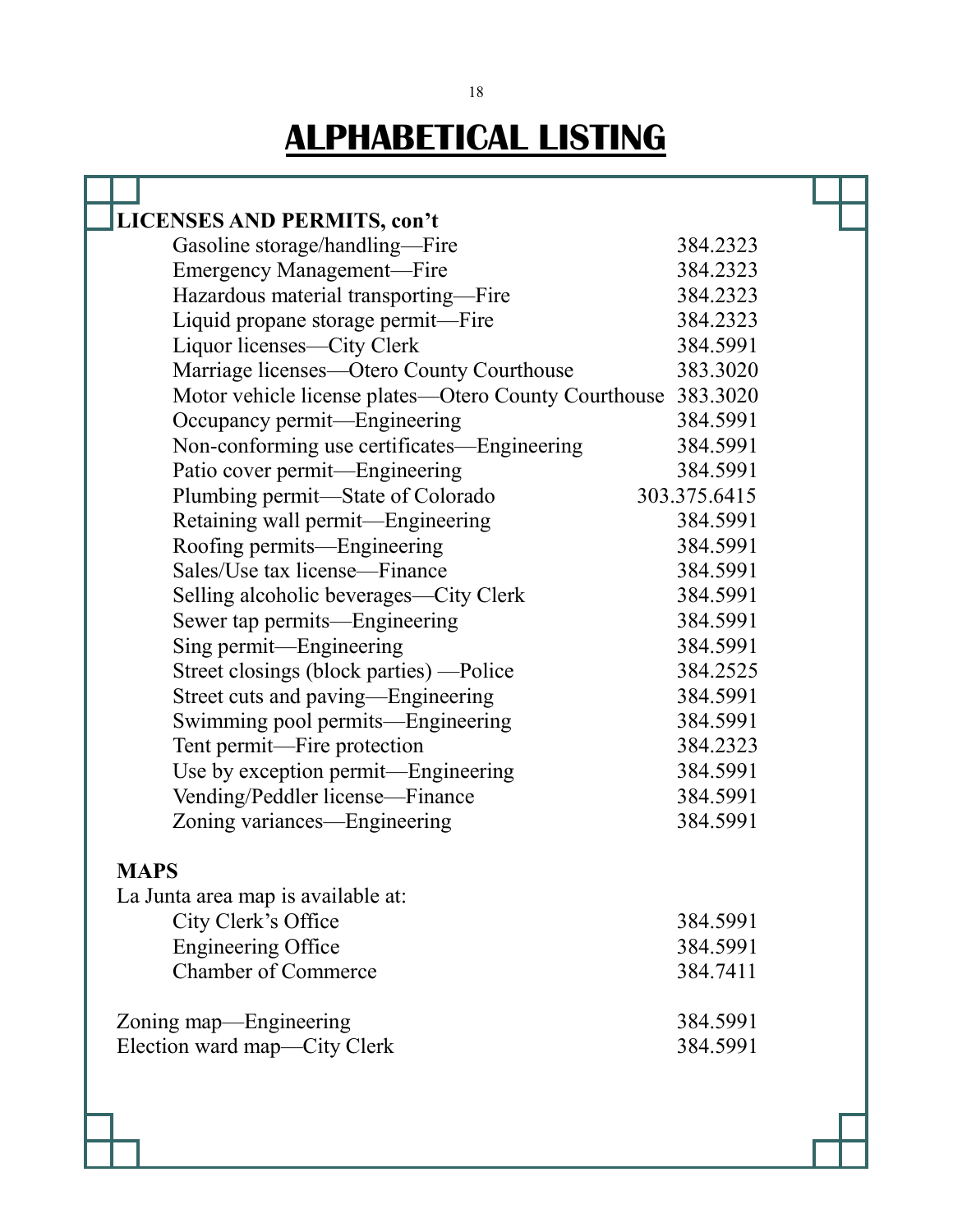### **MEDICAL ASSISTANCE CALLS**

When in need of emergency medical assistance, quickly call 911 before trying to assist an individual. If at night, turn on your front light, then give assistance until help arrives.

#### **MEETING ROOMS**

Available to community groups: The Council Chambers accommodates approximately 125 persons. The Power Board Room accommodates 12 persons.

Charge for use of meeting rooms is as follows (governmental agencies are exempt from these charges):

Weekdays during regular working hours:

1/2 day \$30.00 All day \$60.00

Meeting rooms are not available after 5:00 p.m. or on weekends. Make arrangements with the City Clerk.

384.5991

**911**

The Woodruff Memorial Library has a public meeting room with a 36 person capacity. All individuals and groups are welcome to use the facility. There is no fee for use by local clubs and non-profit groups. Businesses, individuals, and all other groups will be charged a fee of \$10.00 per hour or portion of an hour (maximum \$75.00/day). Proof of non-profit status may be requested. The room must be reserved in advance and is available during library hours. Special arrangements may be made for limited use during other hours when the library is not open to the public.

#### **MILL LEVY**

The City Council establishes the mill levy for La Junta. For information call the Finance Director.

#### **MUNICIPAL CODE**

The official record of all ordinances enacted by City Council. The City Clerk is responsible for codification of all ordinances and has copies for review.

384.5991

384.4612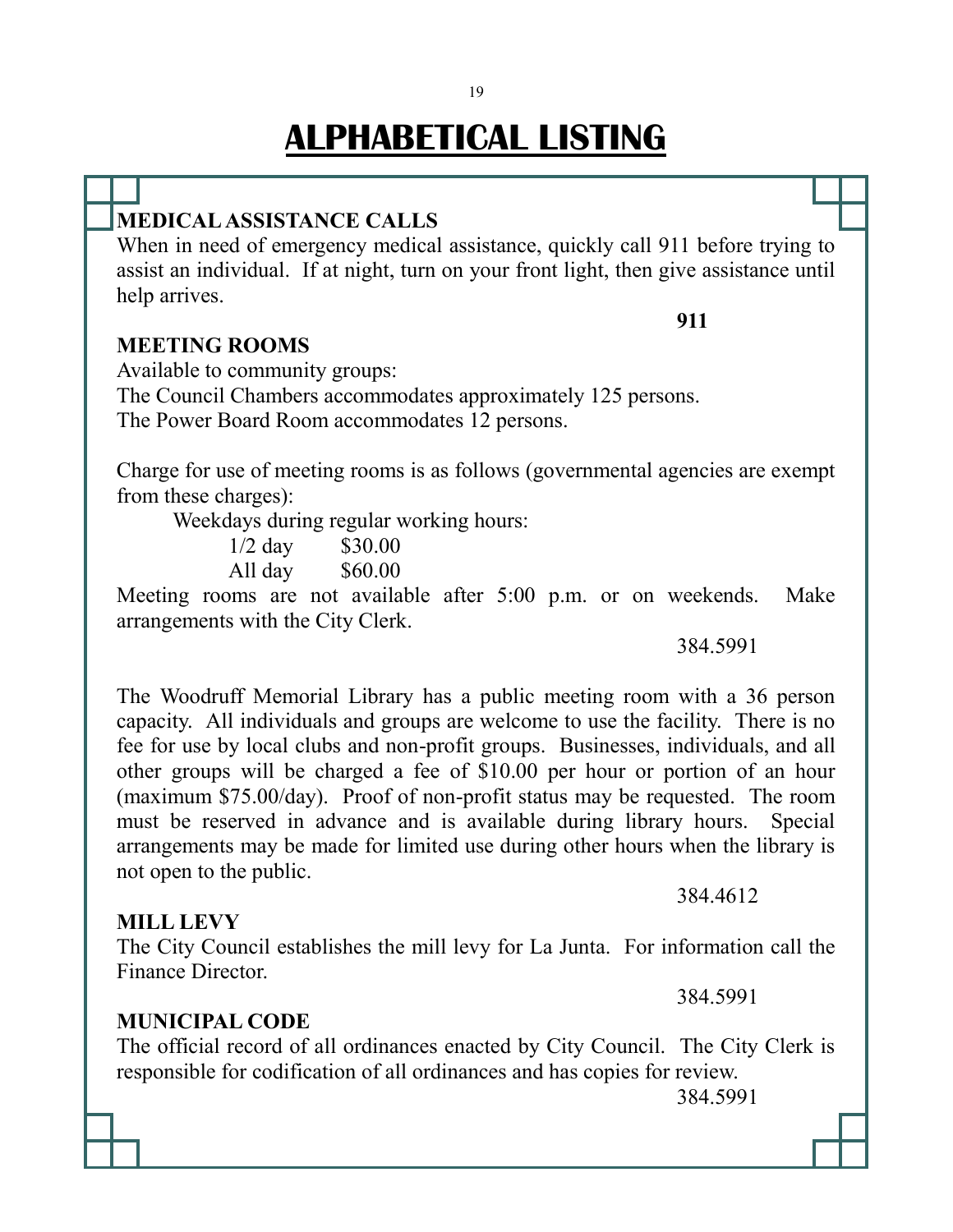| <b>MUNICIPAL COURT</b>                                                                                                                                     |
|------------------------------------------------------------------------------------------------------------------------------------------------------------|
| Hearings are held in the Council Chambers of the Municipal Building, 6th $\&$                                                                              |
| Colorado Avenue. The court attends to and adjudicates cases involving violations                                                                           |
| of municipal ordinances, mostly traffic code violations. Court is in session each                                                                          |
| Wednesday at 4:00 p.m. and 7:00 p.m.                                                                                                                       |
| 384.0848                                                                                                                                                   |
| <b>NEWSPAPERS</b>                                                                                                                                          |
| La Junta Tribune-Democrat<br>384.4475                                                                                                                      |
| 384.8121<br>Ag Journal                                                                                                                                     |
| Back issues of the Otero County newspaper are                                                                                                              |
| available on microfilm at the Library<br>384.4612                                                                                                          |
|                                                                                                                                                            |
| <b>NON-CONFORMING USES</b>                                                                                                                                 |
| Certificates of non-conforming uses are issued in cases of uses existing prior to                                                                          |
| adoption of new zoning ordinances. For information, call the Engineering                                                                                   |
| Department.<br>384.5991                                                                                                                                    |
| <b>OFFICER IN THE SCHOOLS</b>                                                                                                                              |
| Establishes identification and communication with youth through presentations in                                                                           |
| the schools.                                                                                                                                               |
| 384.2525                                                                                                                                                   |
| <b>ORDINANCES</b>                                                                                                                                          |
| All ordinances enacted by the City Council are available in the City Clerk's                                                                               |
| Office.                                                                                                                                                    |
| 384.5991                                                                                                                                                   |
| <b>PARKS</b>                                                                                                                                               |
| For information on maintenance and recreational programs, call the Parks                                                                                   |
| Department.                                                                                                                                                |
| 384.5991                                                                                                                                                   |
| <b>PERMITS</b> (See Licenses)                                                                                                                              |
|                                                                                                                                                            |
| <b>PLANNING COMMISSION</b>                                                                                                                                 |
| A seven member advisory board appointed by City Council. Reviews and makes<br>recommendations to City Council on zoning issues and subdivision Also serves |
|                                                                                                                                                            |

recommendations to City Council on zoning issues and subdivision. Also serves as La Junta Historic Preservation Board. Is responsible for holding public hearings and adopting comprehensive plan for the City. Meets the 3rd Thursday of each month. For agenda items, call the Engineering Department.

384.5991

20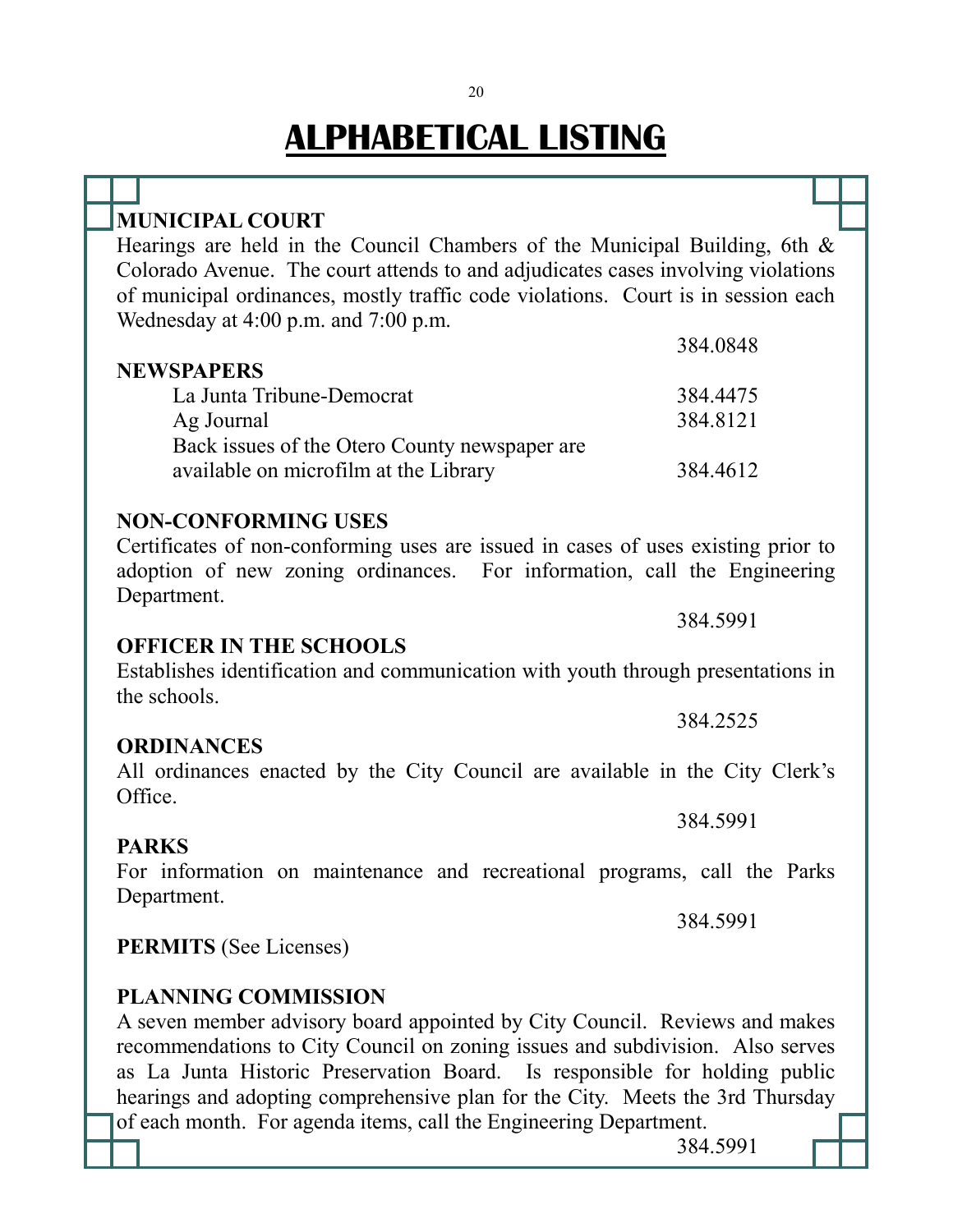#### Open 8:00 a.m. to 5:00 p.m. Monday through Friday. The records bureau maintains reports on all accidents and arrests; accepts fees and releases vehicles; assists citizens in matters pertaining to police records. 384.2525 **POPULATION OF LA JUNTA** La Junta's population is approximately 7,024. Demographics are available from Community Development. 384.3636 You can also visit: www.americanfactfinder.com **POT HOLES** Pot holes are repaired by the Street Department. Patching is done as weather permits. To report pot holes, call the City Engineer. 384.5991

#### **PROPERTY RECOVERED**

To check regarding possible recovery of lost or stolen items, contact the Police Department.

#### **PUBLIC HEARINGS**

**POLICE RECORDS**

Citizen participation is important. Attend public hearings and have a voice in the decision making process. For information on dates and procedures, contact the following:

| 384.5991 |
|----------|
| 384.3636 |
| 384.5991 |
| 384.5991 |
| 384.5991 |
|          |

#### **PUBLIC INFORMATION**

The City Manager's policy is that public information is the responsibility of each department. However the ultimate responsibility lies with the Manager's office, which produces press releases, radio announcements and monitors department public information.

384.5991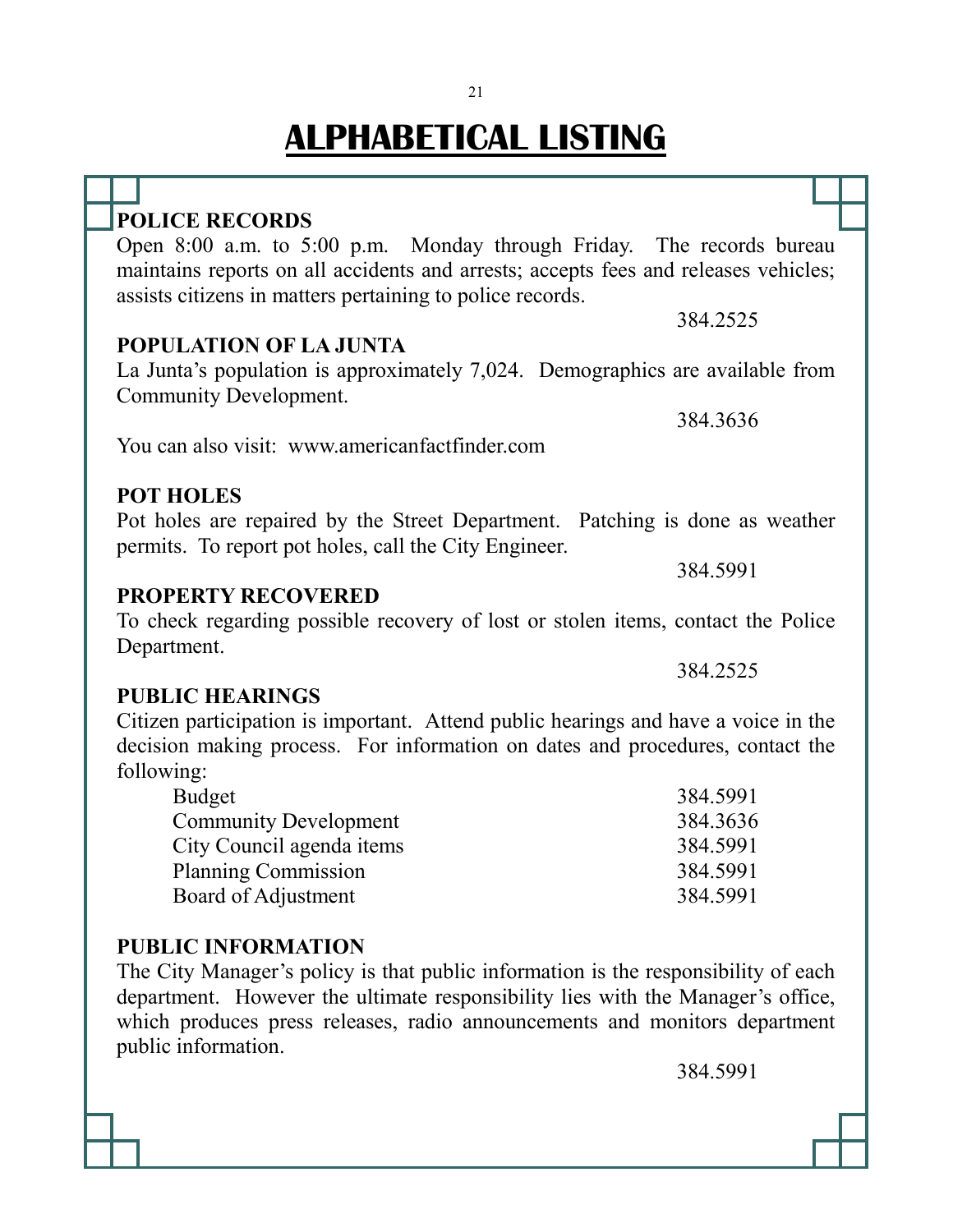#### **PUBLIC INFORMATION, con't**

Generally, City records are a matter of public information and available to citizens and the press. The exceptions are legal matters, police juvenile records, paramedic medical records, personnel records and utility records. Contact the City Clerk's office to request public records.

**PUBLIC TRANSPORTATION**

For information and schedule, call the Senior Center.

384.5486

384.5991

#### **RECREATION**

It is the goal of this department to offer a healthful and creative recreation program through activities which meet the needs of the citizens of the community. If you have a special skill or activity you would like to share with others, or for information on existing programs, call the Recreation Office.

384.5991

#### **RECYCLING**

La Junta participates in a voluntary regional recycling program. Locations of collection bins are as follows:

Wal-Mart parking lot City warehouse—515 Lacey Avenue Vacant lot at 3rd and Adams Avenue Across from the City Shop on West 5th Street Parking lot south of tennis courts at 16th and San Juan Avenue

Items that can be recycled are steel and tin cans; clear glass, green glass and brown glass. Newspapers, magazines, office paper and junk mail can go into the paper containers. NO TELEPHONE BOOKS OR BROWN PAPER BAGS. For more information on recycling, call the City Clerk's Office.

384.5991

Recycling of plastics is handled through Clean Valley Recycling. For information on their hours and locations, call 719.468.4279 or 719.469.9678.

#### **REZONING**

Applications and administration of rezoning requests are the responsibility of the Planning Commission. For information, call the Engineering Office.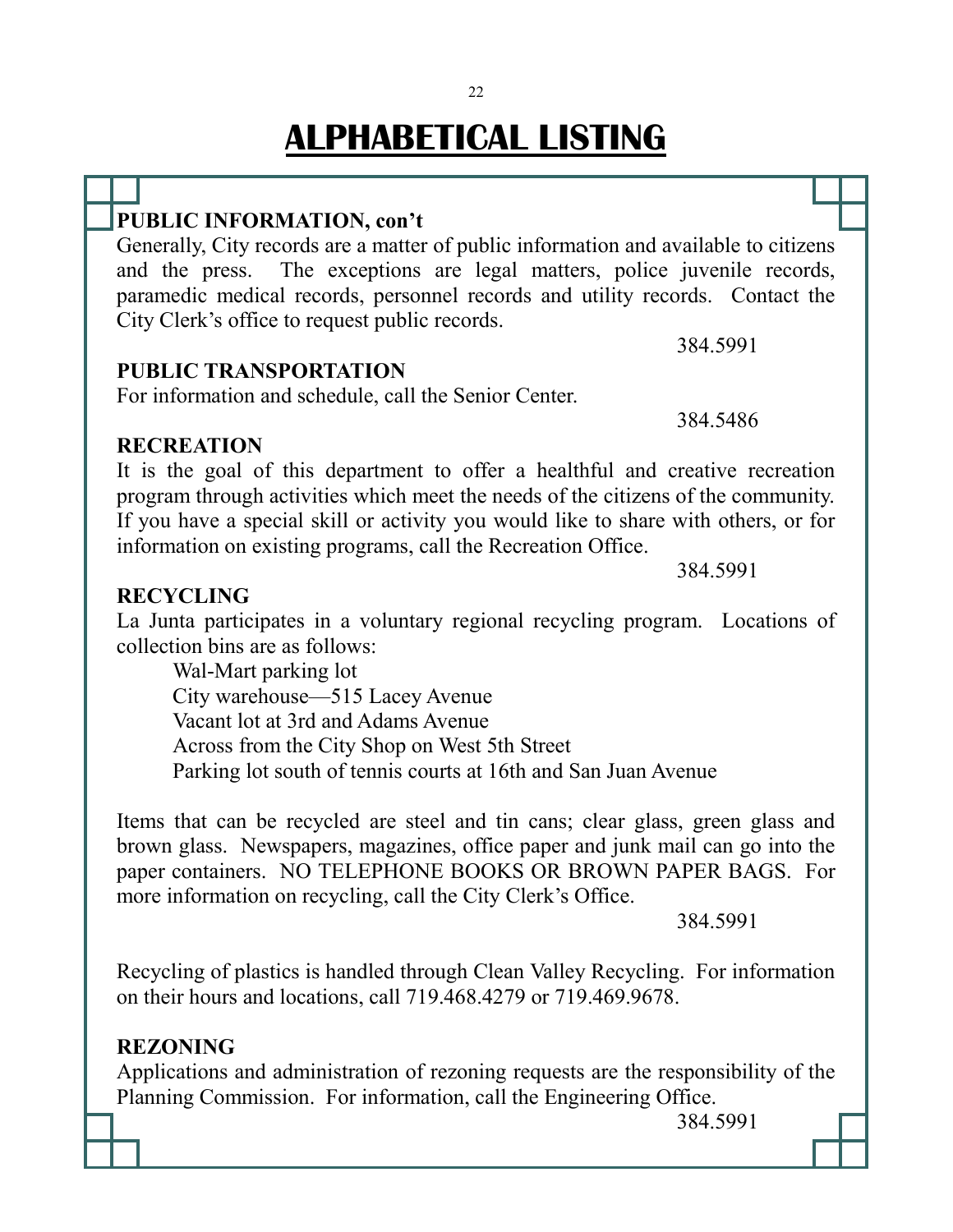### **RUBBISH**

Owners and occupants of property in La Junta are required by ordinance to remove all accumulation of rubbish. Rubbish is defined as non-putrescent waste, both combustible and non-combustible, and includes ashes, cans, paper, wrappings, cigarettes, cardboard, yard clippings, leaves, branches, wood, waste building materials, glass, bedding, crockery, abandoned or unusable household furnishings and abandoned or unusable automotive or other mechanical parts or objects. To report violations, call Code Enforcement.

#### **SALES TAX**

For information concerning City sales tax rules, regulations and ordinances, contact the Finance Director.

#### **SCHOOL CROSSINGS**

To report malfunctioning of signs and concerns about school crossings, contact the Police Department.

#### **SCHOOLS**

The City is in East Otero School District R-1. Newcomers seeking information on the Primary School, Middle School or the High School, should call the administration office.

|                                               | 384.6900 |
|-----------------------------------------------|----------|
| For information about junior college classes, |          |
| call Otero Junior College.                    | 384.6831 |

#### **SCRAP MOTOR VEHICLES (DERELICT VEHICLES)**

It is unlawful to keep any derelict vehicle within the City except as follows:

- 1. Residential zones: In a fully enclosed garage or like structure. In a carport, provided the vehicle is completely covered with a canvas or other opaque covering;
- 2. Commercial or industrial zones: In a fully enclosed structure or behind the principal structure and screened from adjacent properties and any public right-of-way.

384.5991

384.2525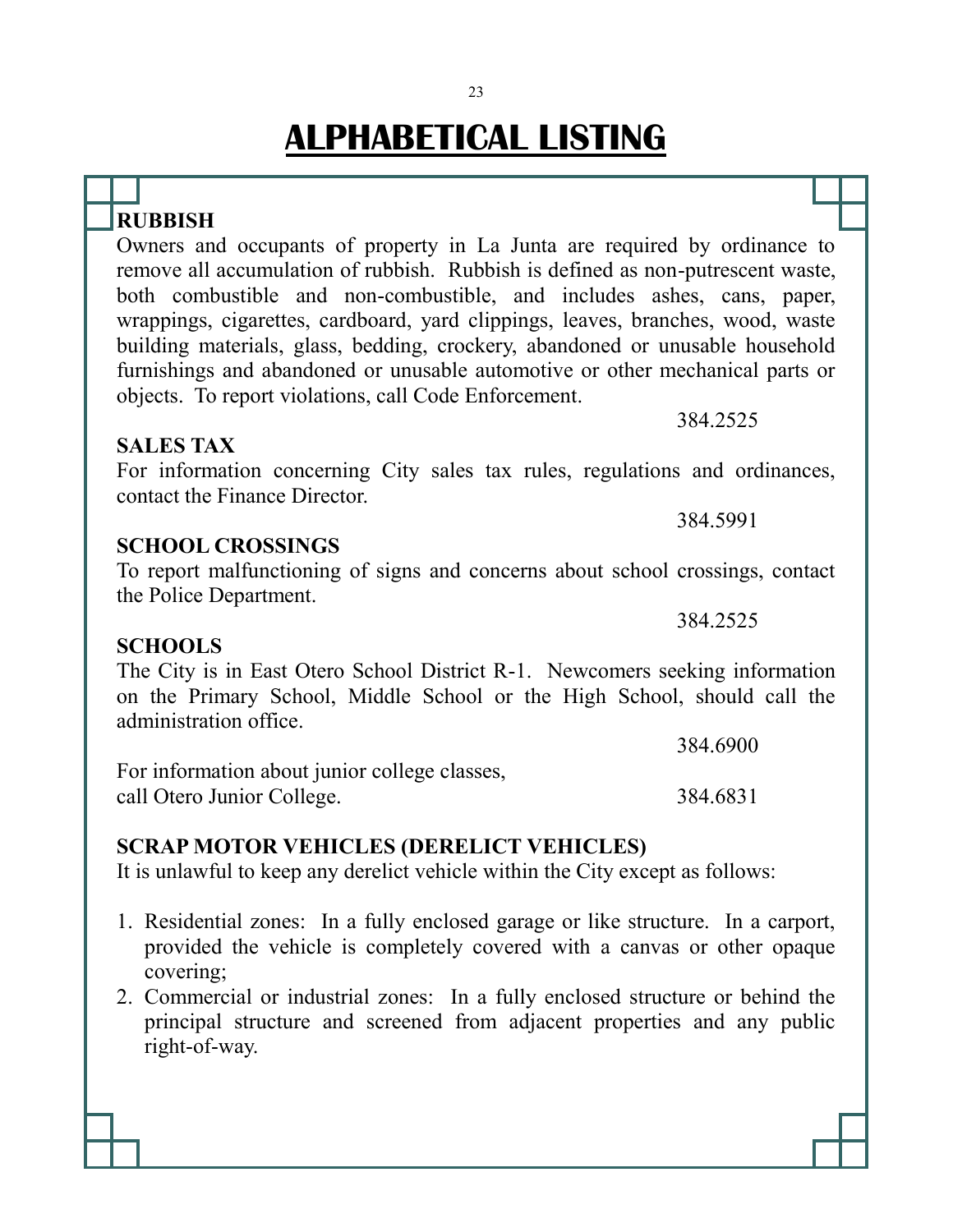**SCRAP MOTOR VEHICLES (DERELICT VEHICLES) con't**

| A derelict vehicle is any vehicle not capable of being legally operated on the                                         |
|------------------------------------------------------------------------------------------------------------------------|
| public streets under the motor vehicle laws of the State of Colorado. It includes                                      |
| all vehicles missing component parts and those vehicles which lack license plates.                                     |
| Contact Code Enforcement.                                                                                              |
| 384.2525                                                                                                               |
| <b>SECURITY SURVEYS</b>                                                                                                |
| To request a free security survey to ensure your home or business against<br>criminals, contact the Police Department. |
| 384.2525                                                                                                               |
| <b>SENIOR CITIZENS CENTER</b>                                                                                          |
| Located at 102 E. 2nd Street, the center offers recreation programs and nutritious<br>meals.                           |
| 384.5486                                                                                                               |
| <b>SANITARY SEWER TAPS</b>                                                                                             |
| Sewer tap permits and information on the City's sewer lines are available from the<br><b>Engineering Department.</b>   |
| 384.5991                                                                                                               |
|                                                                                                                        |

#### **SANITARY SEWER INFORMATION/PROBLEMS**

The sewer department responds to problems regarding the City's sewer collection system (including mains and manholes) on a 24 hour a day basis. Contact by calling the wastewater treatment plant, Monday—Friday, 7:00 a.m. to 4:00 p.m. 384.3633

Between the hours of 4:00 p.m. and 7:00 a.m., problems should be reported by calling the power plant.

For construction of new sidewalks, curbs and gutters, the City requires a permit

#### **SIDEWALKS, CURBS AND GUTTERS**

which is available in the Engineering Department.

### **SIGN CODE**

For information on sign code requirement and a sign permit; or to report damaged or stolen signs, contact the Engineering Department.

384.5991

384.5991

384.7358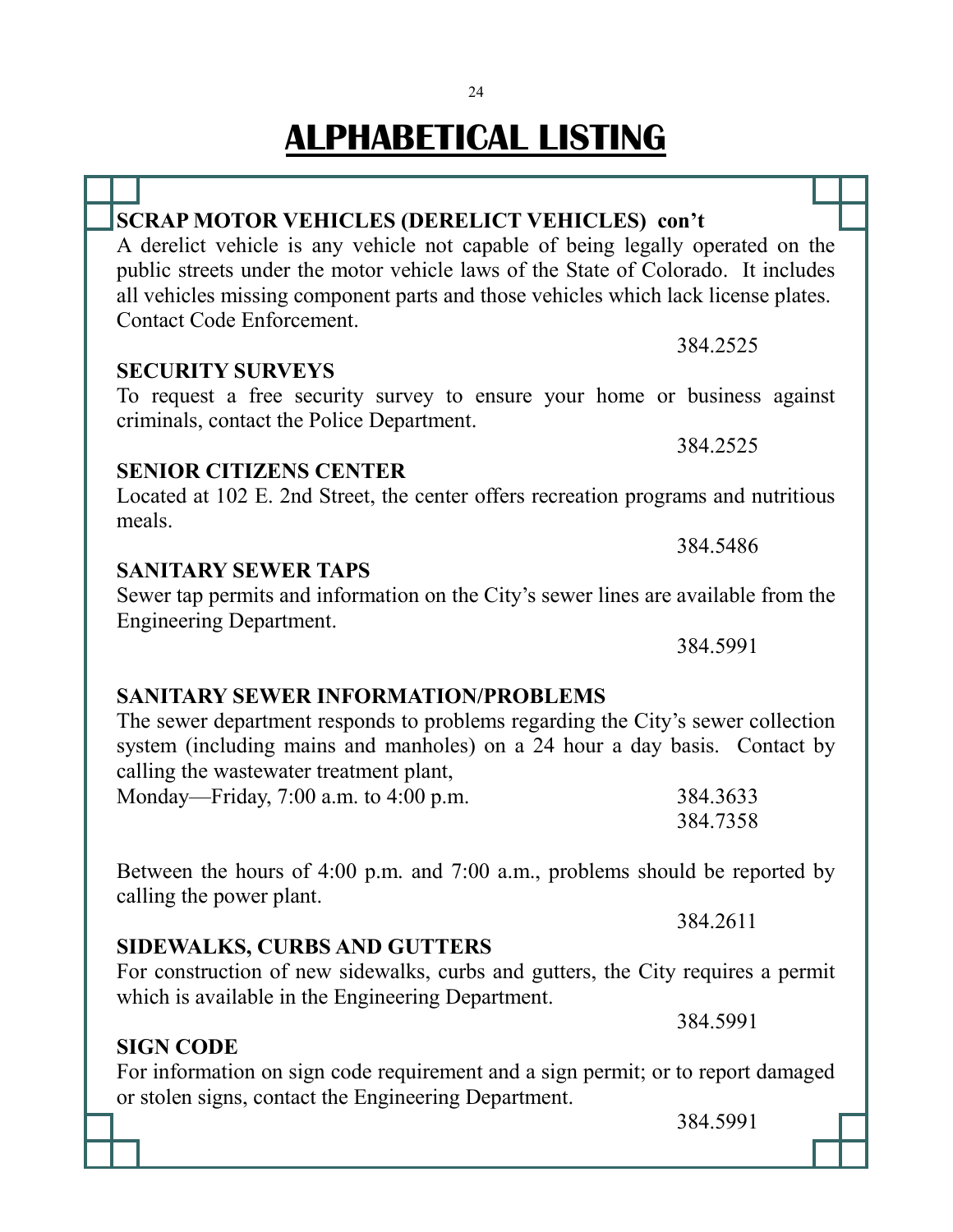| <b>SNOW AND ICE REMOVAL</b>                                                          |          |  |
|--------------------------------------------------------------------------------------|----------|--|
| On public streets, the City has three sand trucks and two graders. The policy is to  |          |  |
| cover the emergency snow route first, central business district second, arterial and |          |  |
| collector streets third, and residential streets as time permits.                    |          |  |
|                                                                                      | 384.5991 |  |
| <b>SPEAKERS/SLIDE SHOWS/FILMS</b>                                                    |          |  |
| <b>Book Reviews—Library</b>                                                          | 384.4612 |  |
| Child Abuse                                                                          | 384.2454 |  |
| City Manager                                                                         | 384.2578 |  |
| Crime Resistance                                                                     | 384.2525 |  |
| Fire & Medical Emergency                                                             | 384.2323 |  |
| Gangs—Police                                                                         | 384.2525 |  |
| History of La Junta-Library                                                          | 384.4612 |  |
| Kidnap & Extortion-Police                                                            | 384.2525 |  |
| La Junta Then and Now                                                                | 384.2578 |  |
| Officers in Schools Program                                                          | 384.2525 |  |
| Planning & Community Development                                                     | 384.3636 |  |
| Sexual Assault-Police                                                                | 384.2525 |  |
| Shoplifting                                                                          | 384.2525 |  |
| <b>Youth Crime Problems</b>                                                          | 384.2525 |  |
| <b>Youth Public Awareness Programs</b>                                               | 384.2525 |  |

#### **SPECIAL IMPROVEMENT DISTRICTS**

Special Improvement Districts are established for the purpose of construction or repair of streets, storm sewers, sidewalks, or other public works projects. For information, call the Engineering Department.

384.5991

#### **SPECIAL IMPROVEMENT DISTRICT ASSESSMENTS**

The Finance Director provides information to the public and title companies regarding special improvement district assessments; and certified to the County Treasurer for collection.

384.5991

**SPRING CLEAN-UP** See Clean-up Week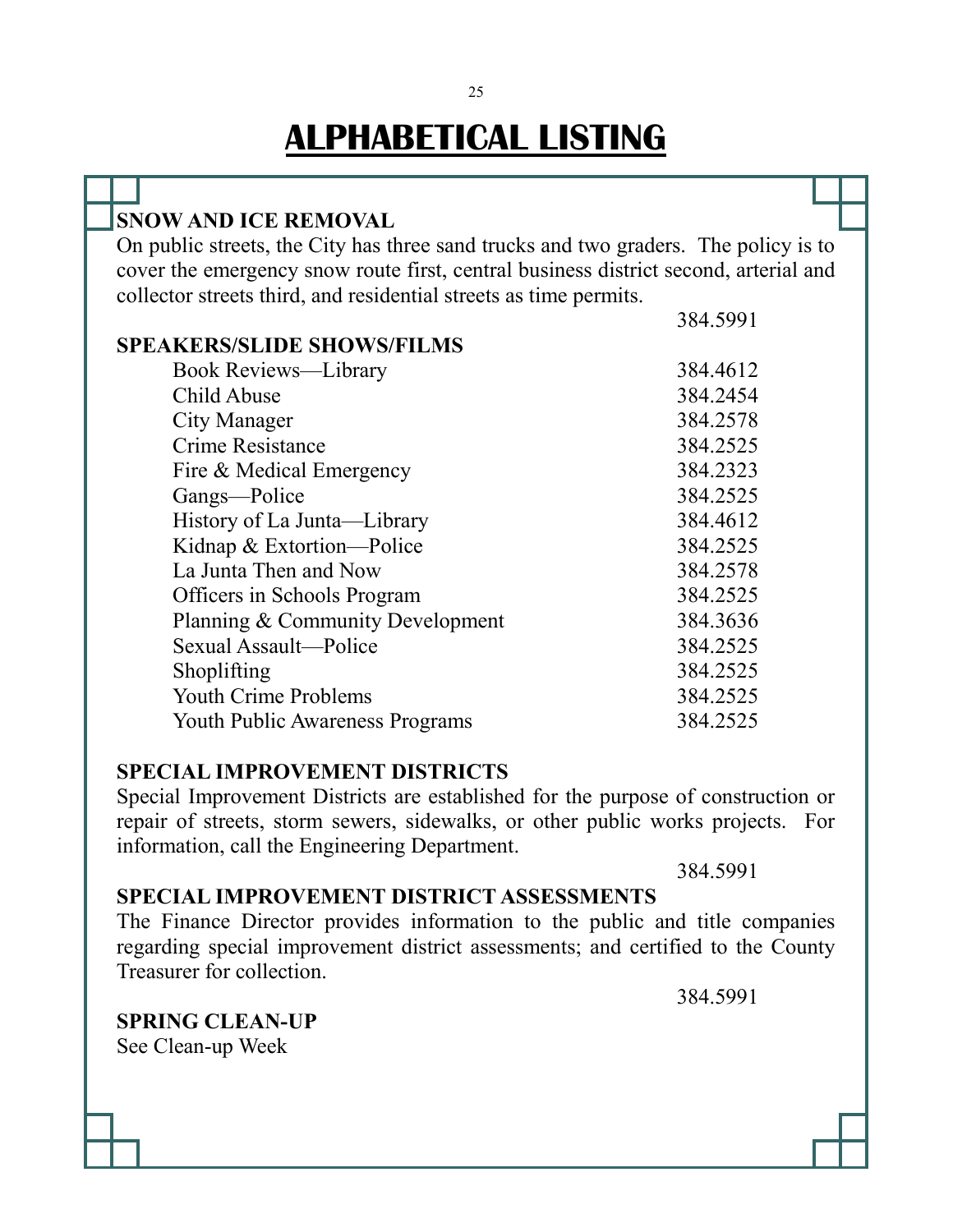26

|  | <b>STOP SIGNS, STREET SIGNALS &amp; TRAFFIC SIGNS</b>                                                                            |  |
|--|----------------------------------------------------------------------------------------------------------------------------------|--|
|  | The Traffic Engineer maintains and plans installation of traffic signs and signals.                                              |  |
|  | 384.2525                                                                                                                         |  |
|  | The Electric Department installs and maintains all traffic control lights.                                                       |  |
|  | 384.8454                                                                                                                         |  |
|  | The Street Department installs and maintains signs.                                                                              |  |
|  | 384.5991                                                                                                                         |  |
|  | Malfunctioning signals should be reported to Police Dispatch.                                                                    |  |
|  | 384.2525                                                                                                                         |  |
|  |                                                                                                                                  |  |
|  |                                                                                                                                  |  |
|  | <b>STREET CLOSINGS (BLOCK PARTIES &amp; PARADES)</b><br>Requests for street closings (block parties) should be made to the Polic |  |

Requests for street closings (block parties) should be made to the Police Department.

#### **STREET LIGHTS**

If it is felt that additional street lighting is needed in your neighborhood, the Electric Department has a rental light program available. Signatures of approval from those in the neighborhood who would be affected by the lights are requested. Contact the Utilities Office.

#### **STREET MAINTAINANCE**

#### The City's streets are maintained by the Street Department. Streets are resurfaced on the basis of need, and the Engineering Department administers the street resurfacing program. To report concerns about streets, contact the Engineering Department.

#### **STREET STRIPING**

**STREET SWEEPING**

#### For the most part, the street striping program is conducted in the fall. Concerns about cross-walks and other street striping problems should be directed to the Engineering Department.

One street sweeper cleans the City's streets on a continual basis throughout the year. However, the street sweeper cannot operate when the temperature drops below 26 degrees. Streets in the downtown area are swept beginning at 4:00 a.m. on Tuesdays and Fridays as weather permits (excluding winter).

384.5991

384.2546

384.2525

384.5991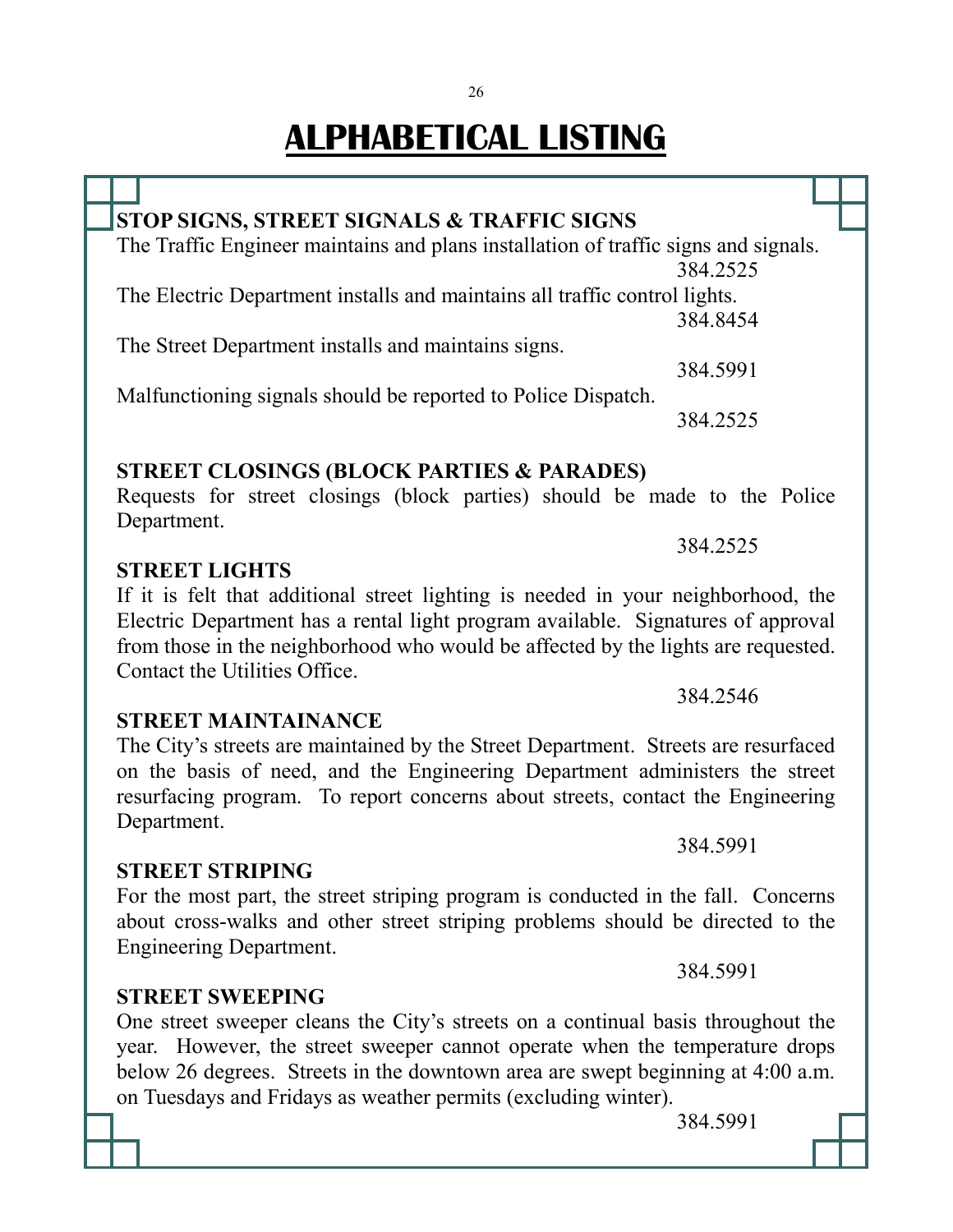#### **SUBDIVISION REGULATIONS AND PROCEDURES** The Planning Commission administers subdivision applications. Subdivision of property is required to ensure the accuracy of legal descriptions and to guarantee access to adjacent property owners. 384.5991 **TAXES** Taxes collected by the City include: Property Tax Sales/Use Tax Tourism Tax Cigarette Tax Franchise Taxes

Highway Users Taxes

Miscellaneous Taxes

For information on collected revenues for budget years, contact the Finance Director

| 384.5991 |
|----------|
|          |
| 384.2525 |
| 384.4612 |
| 384.5486 |
| 384.7358 |
| 384.7358 |
| 384.8454 |
|          |

#### **TRAFFIC REGULATIONS**

Regulations as needed are in conjunction with the Engineering Department and Police Department. Requests concerning traffic changes or problems should be directed to the Police Department.

#### **TRAFFIC TICKETS**

Fines for a majority of routine cases of alleged traffic violations may be mailed or paid in person at the Traffic Violations Bureau located in the Municipal Building, 601 Colorado Avenue. However, anyone charged with such an offense has an option of entering a plea of not guilty and is entitled to a trial.

384.0848

384.2525

#### 27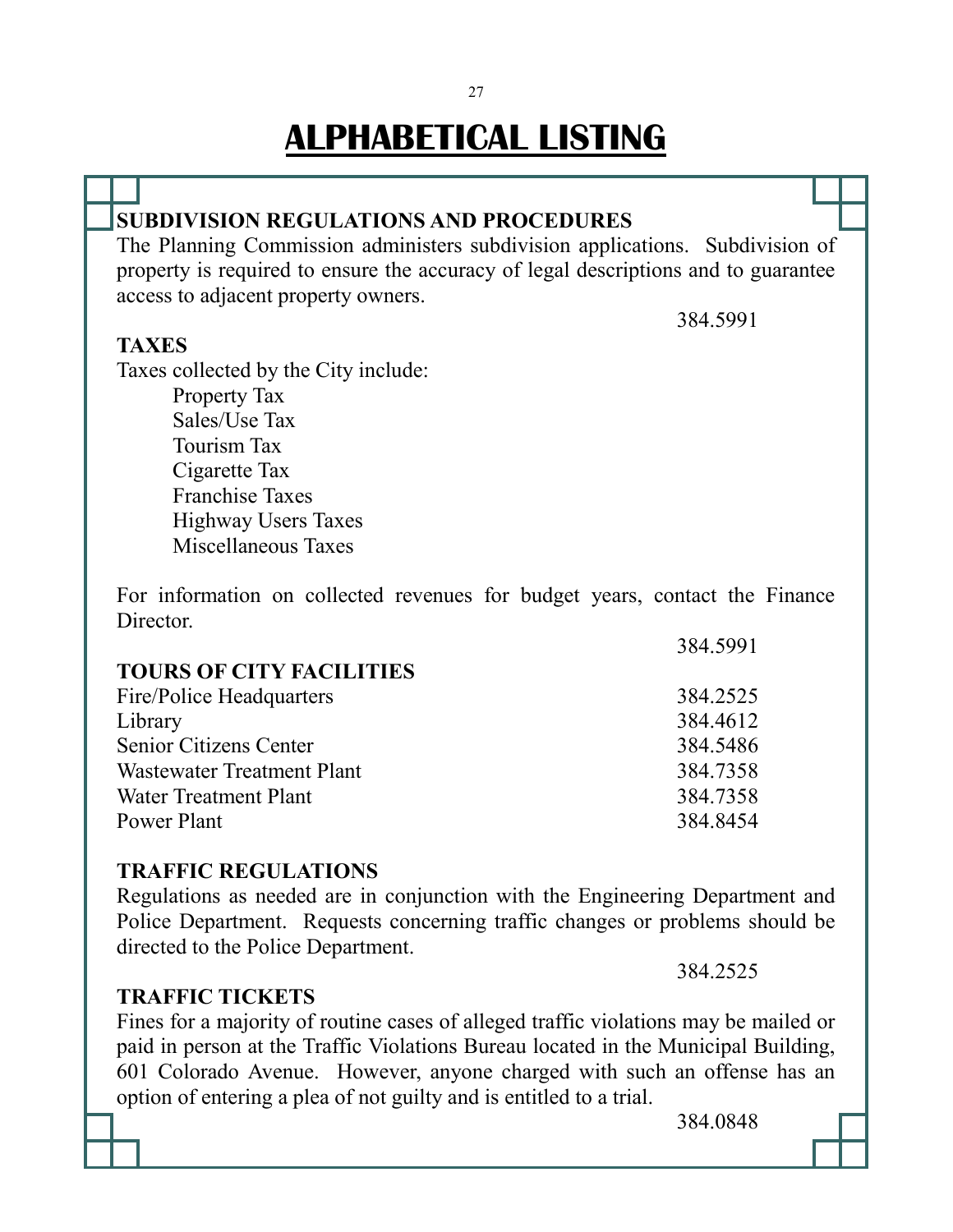### **TRANSPORTATION**

La Junta City Transit, 102 E. 2nd Street (Senior Citizens Center). General public fixed route is operated 8 times daily from 8:45 a.m. to 4:30 p.m., Monday— Friday. Wheelchair accessible. Fare: 50 cents.

384.5486

#### **TRASH REMOVAL**

The City removes all residents' garbage collection. For information on schedules and fees, contact the Engineering Department.

The City trash compactor located at the City Shops, 600 W. 5th Street, is open to the public Tuesday, Thursday & Saturday from 9:00 a.m. to Noon and 1:00 p.m. to 4:00 p.m. No metal, tires or trees accepted.

384.5991

384.5991

384.5991

#### **TRRES, SHRUBS AND BEAUTIFICATION**

#### Concerns about trimming of trees in the public right-of-way and maintained of a beautification project should be directed to the Director of Parks and Recreation. 384.5991

**TREE DUMP**

Located on the south side of the Industrial Park. Call the Engineering Office for information.

#### **USES PERMITTED**

#### To check regarding permitted uses in various districts, call the Engineering Department.

#### **UTILITIES**

The City of La Junta provides sanitary sewer services, water, electricity and garbage and trash removal.

| Garbage and trash removal | 384.5991     |
|---------------------------|--------------|
| Electricity               | 384.2546     |
| Water                     | 384.2546     |
| Sewer                     | 384.2546     |
| Gas (Source Gas)          | 800.563.0012 |

#### 28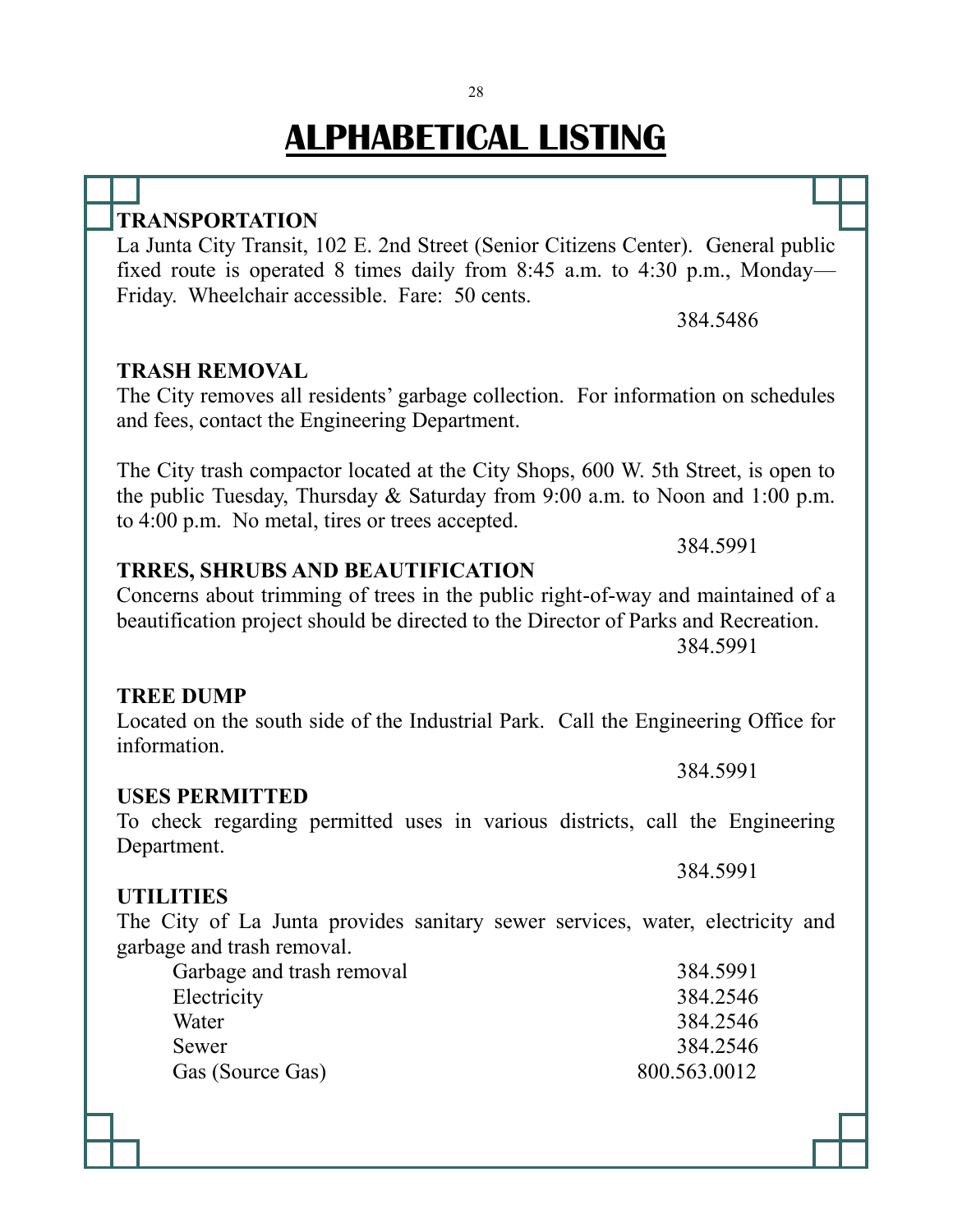### **VOLUNTEERS**

Our community has many activities and programs that wouldn't be possible without the volunteer efforts of our citizens. Refer to "Citizen Participation." 384.5991

#### **VOTING INFORMATION**

For information on registering to vote, eligibility to vote, absentee registration, absentee voting ballots and where you may register, call the County Clerk.

383.3020

#### **WASTEWATER TREATMENT**

In 1960, the City of La Junta established the Wastewater Treatment Plant located at 3rd and Cooper. The facility is capable of treating 2.5 million gallons of sewage per day serving a population of 9,000. To schedule a tour of the plant, call the Director of Water & Wastewater Treatment.

384.7358

384.5991

#### **WATER**

#### La Junta receives its water from 14 wells located in North La Junta. In 2004, a new reverse osmosis water treatment plant was built at 911 E. 6th Street. To schedule a tour of the plant, call the Director of Water & Wastewater Treatment. 384.7358

#### **WATER TAPS**

For information on procedures for acquiring water taps, contact the Engineering Department.

#### **WEED VIOLATIONS**

The City code requires that all owners and occupants of land in La Junta to keep weeds cut and removed. To report a violation of the ordinance, call Code Enforcement or the City Clerk's Office.

|                                 | 384.2525 |
|---------------------------------|----------|
|                                 | 384.5991 |
| <b>WIRELESS INTERNET ACCESS</b> |          |
| Available at the library 24/7.  |          |
|                                 | 384.4612 |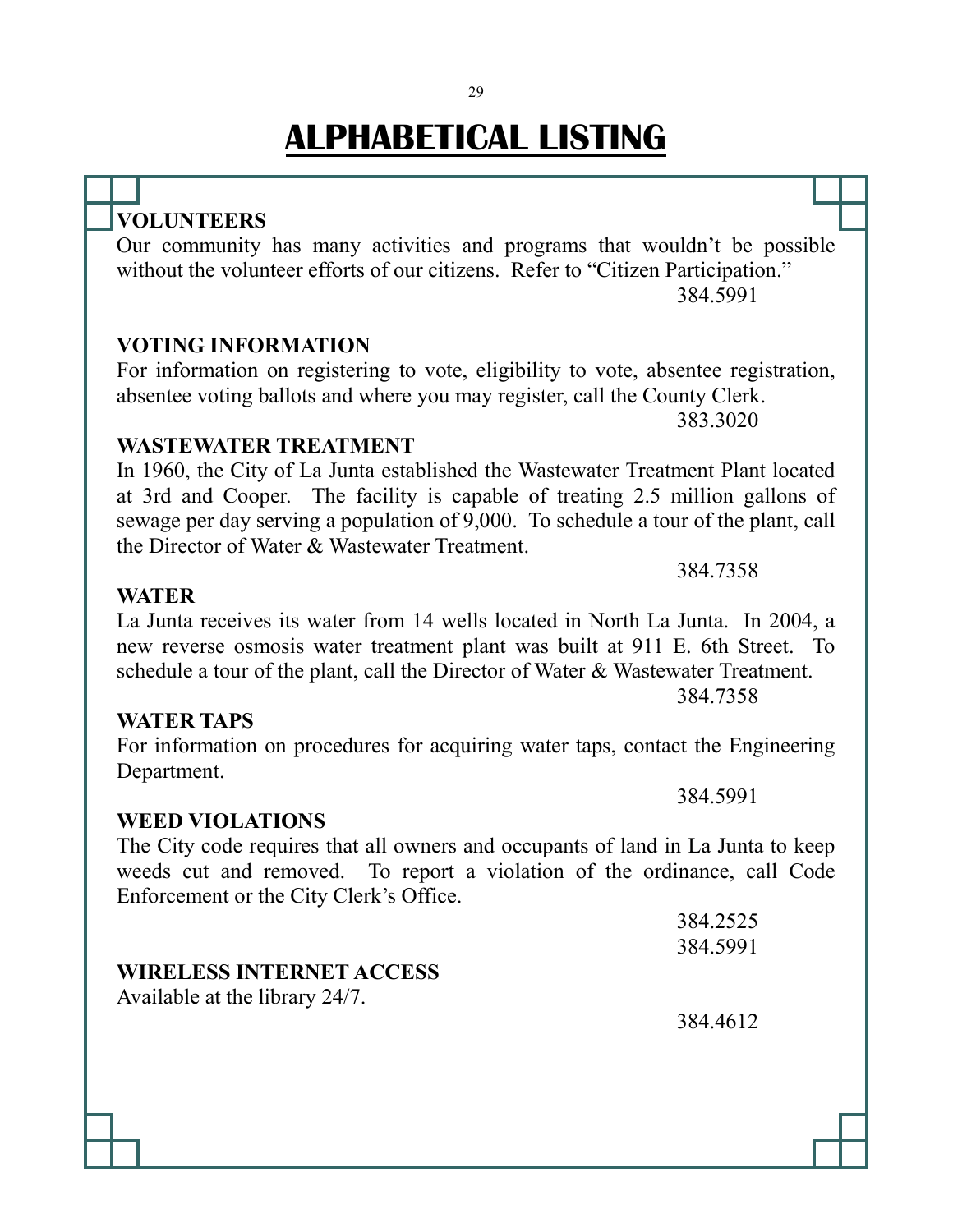#### **YOUTH/JUVENILE DIVERSION PROGRAM**

Goals of these programs are to prevent young people from getting into trouble and to divert those who do have problems from the existing criminal justice system.

384.2525

#### **YOUTH EMPLOYMENT PROGRAM**

See Employment

#### **ZONING**

For information on the City's zoning regulations (copies available for 10 cents per page), zone district in the City, and zoning (\$10.00 per book), contact the Engineering Department.

384.5991

#### **ZONING APPEALS (BOARD OF ADJUSTMENT)**

A five-member body established by City ordinance to serve as the appeals board for the City. Members are appointed by City Council and are authorized to grant zoning variances, use by exception, permits and act on appeals from administrative decisions on zoning. For information and scheduling, call the Engineering Department.